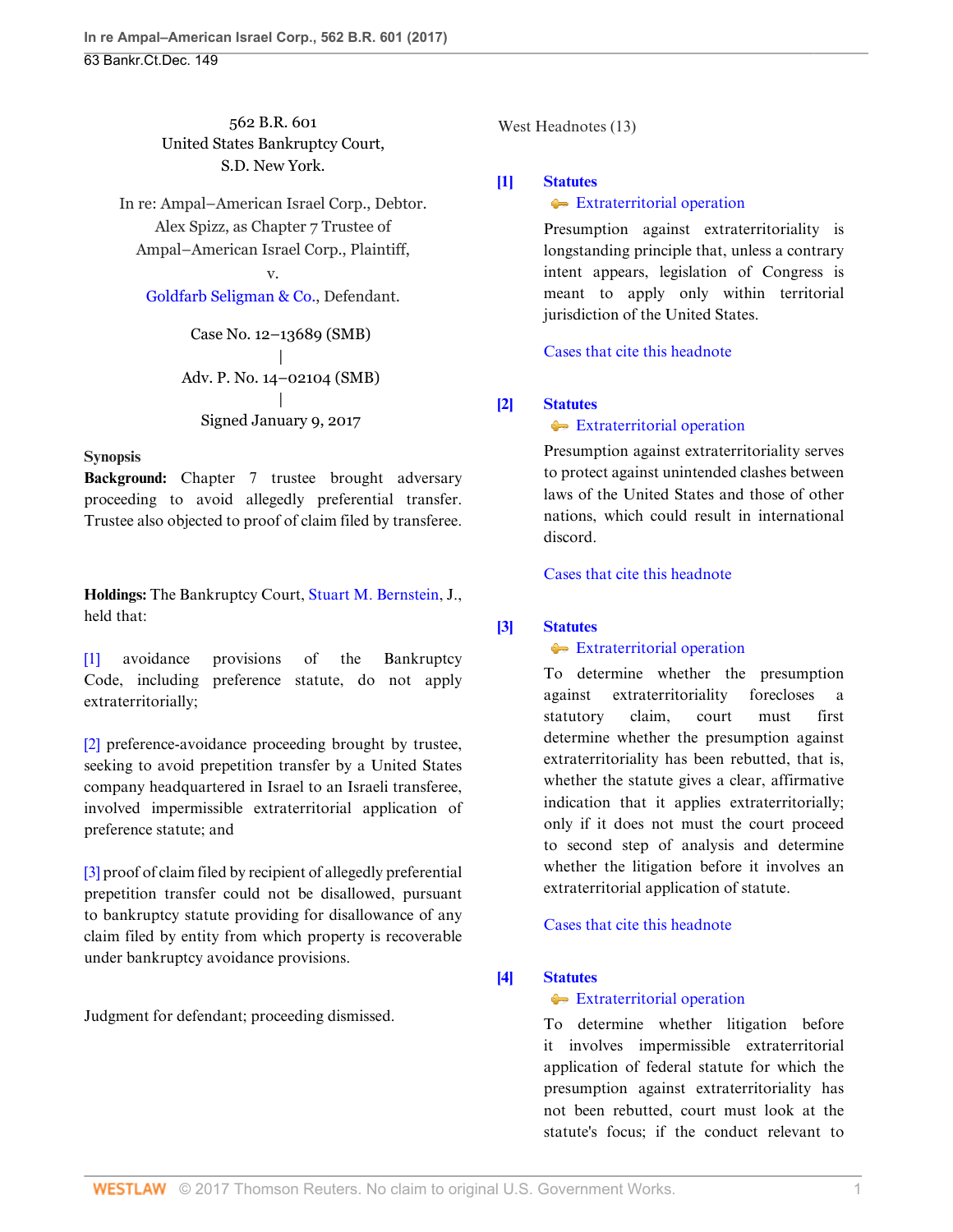statute's focus occurred in the United States, then litigation involves a permissible domestic application even if other conduct occurred abroad, but if the conduct relevant to statute's focus occurred in foreign country, then litigation involves an impermissible extraterritorial application regardless of any other conduct that occurred in United States territory.

### [Cases that cite this headnote](http://www.westlaw.com/Link/RelatedInformation/DocHeadnoteLink?docGuid=Ifbf9f7d0d6fa11e6b27be1b44e7e7e5b&headnoteId=204072436000420170214151936&originationContext=document&vr=3.0&rs=cblt1.0&transitionType=CitingReferences&contextData=(sc.Search))

### <span id="page-1-2"></span>**[\[5\]](#page-4-4) [Statutes](http://www.westlaw.com/Browse/Home/KeyNumber/361/View.html?docGuid=Ifbf9f7d0d6fa11e6b27be1b44e7e7e5b&originationContext=document&vr=3.0&rs=cblt1.0&transitionType=DocumentItem&contextData=(sc.Search))**

### [Extraterritorial operation](http://www.westlaw.com/Browse/Home/KeyNumber/361k1415/View.html?docGuid=Ifbf9f7d0d6fa11e6b27be1b44e7e7e5b&originationContext=document&vr=3.0&rs=cblt1.0&transitionType=DocumentItem&contextData=(sc.Search))

Courts must be wary in concluding too quickly that federal statute for which the presumption against extraterritoriality has not been rebutted is being applied domestically simply because lawsuit involves some minimal domestic conduct.

### [Cases that cite this headnote](http://www.westlaw.com/Link/RelatedInformation/DocHeadnoteLink?docGuid=Ifbf9f7d0d6fa11e6b27be1b44e7e7e5b&headnoteId=204072436000520170214151936&originationContext=document&vr=3.0&rs=cblt1.0&transitionType=CitingReferences&contextData=(sc.Search))

## <span id="page-1-0"></span>**[\[6\]](#page-9-0) [Bankruptcy](http://www.westlaw.com/Browse/Home/KeyNumber/51/View.html?docGuid=Ifbf9f7d0d6fa11e6b27be1b44e7e7e5b&originationContext=document&vr=3.0&rs=cblt1.0&transitionType=DocumentItem&contextData=(sc.Search))**

• [Nature of Transfer](http://www.westlaw.com/Browse/Home/KeyNumber/51k2602/View.html?docGuid=Ifbf9f7d0d6fa11e6b27be1b44e7e7e5b&originationContext=document&vr=3.0&rs=cblt1.0&transitionType=DocumentItem&contextData=(sc.Search))

# **[Bankruptcy](http://www.westlaw.com/Browse/Home/KeyNumber/51/View.html?docGuid=Ifbf9f7d0d6fa11e6b27be1b44e7e7e5b&originationContext=document&vr=3.0&rs=cblt1.0&transitionType=DocumentItem&contextData=(sc.Search))** [Avoidance rights and limits thereon, in](http://www.westlaw.com/Browse/Home/KeyNumber/51k2701/View.html?docGuid=Ifbf9f7d0d6fa11e6b27be1b44e7e7e5b&originationContext=document&vr=3.0&rs=cblt1.0&transitionType=DocumentItem&contextData=(sc.Search)) [general](http://www.westlaw.com/Browse/Home/KeyNumber/51k2701/View.html?docGuid=Ifbf9f7d0d6fa11e6b27be1b44e7e7e5b&originationContext=document&vr=3.0&rs=cblt1.0&transitionType=DocumentItem&contextData=(sc.Search))

Avoidance provisions of the Bankruptcy Code, including preference statute, do not apply extraterritorially; preference statute does not contain clear indication that it applies extraterritorially or allow trustee to avoid transfers "wherever located," or wherever they occurred. [11 U.S.C.A. § 547\(b\).](http://www.westlaw.com/Link/Document/FullText?findType=L&pubNum=1000546&cite=11USCAS547&originatingDoc=Ifbf9f7d0d6fa11e6b27be1b44e7e7e5b&refType=SP&originationContext=document&vr=3.0&rs=cblt1.0&transitionType=DocumentItem&contextData=(sc.Search)#co_pp_a83b000018c76)

#### [Cases that cite this headnote](http://www.westlaw.com/Link/RelatedInformation/DocHeadnoteLink?docGuid=Ifbf9f7d0d6fa11e6b27be1b44e7e7e5b&headnoteId=204072436000620170214151936&originationContext=document&vr=3.0&rs=cblt1.0&transitionType=CitingReferences&contextData=(sc.Search))

### <span id="page-1-3"></span>**[\[7\]](#page-10-0) [Statutes](http://www.westlaw.com/Browse/Home/KeyNumber/361/View.html?docGuid=Ifbf9f7d0d6fa11e6b27be1b44e7e7e5b&originationContext=document&vr=3.0&rs=cblt1.0&transitionType=DocumentItem&contextData=(sc.Search))**

#### **[Extraterritorial operation](http://www.westlaw.com/Browse/Home/KeyNumber/361k1415/View.html?docGuid=Ifbf9f7d0d6fa11e6b27be1b44e7e7e5b&originationContext=document&vr=3.0&rs=cblt1.0&transitionType=DocumentItem&contextData=(sc.Search))**

When statute provides for some extraterritorial application, presumption against extraterritoriality operates to limit that provision to its terms.

### [Cases that cite this headnote](http://www.westlaw.com/Link/RelatedInformation/DocHeadnoteLink?docGuid=Ifbf9f7d0d6fa11e6b27be1b44e7e7e5b&headnoteId=204072436000720170214151936&originationContext=document&vr=3.0&rs=cblt1.0&transitionType=CitingReferences&contextData=(sc.Search))

#### <span id="page-1-4"></span>**[\[8\]](#page-10-1) [Bankruptcy](http://www.westlaw.com/Browse/Home/KeyNumber/51/View.html?docGuid=Ifbf9f7d0d6fa11e6b27be1b44e7e7e5b&originationContext=document&vr=3.0&rs=cblt1.0&transitionType=DocumentItem&contextData=(sc.Search))**

# [Avoidance rights and limits thereon, in](http://www.westlaw.com/Browse/Home/KeyNumber/51k2701/View.html?docGuid=Ifbf9f7d0d6fa11e6b27be1b44e7e7e5b&originationContext=document&vr=3.0&rs=cblt1.0&transitionType=DocumentItem&contextData=(sc.Search)) [general](http://www.westlaw.com/Browse/Home/KeyNumber/51k2701/View.html?docGuid=Ifbf9f7d0d6fa11e6b27be1b44e7e7e5b&originationContext=document&vr=3.0&rs=cblt1.0&transitionType=DocumentItem&contextData=(sc.Search))

Focus of avoidance and recovery provisions of the Bankruptcy Code is on the initial transfer that depleted the property that otherwise would have become property of the estate, so that court must thus determine where that initial transfer occurred in deciding whether avoidance proceeding involves an impermissible extraterritorial application of avoidance provision. [11 U.S.C.A. § 544 et seq.](http://www.westlaw.com/Link/Document/FullText?findType=L&pubNum=1000546&cite=11USCAS544&originatingDoc=Ifbf9f7d0d6fa11e6b27be1b44e7e7e5b&refType=LQ&originationContext=document&vr=3.0&rs=cblt1.0&transitionType=DocumentItem&contextData=(sc.Search))

[Cases that cite this headnote](http://www.westlaw.com/Link/RelatedInformation/DocHeadnoteLink?docGuid=Ifbf9f7d0d6fa11e6b27be1b44e7e7e5b&headnoteId=204072436000820170214151936&originationContext=document&vr=3.0&rs=cblt1.0&transitionType=CitingReferences&contextData=(sc.Search))

### <span id="page-1-5"></span>**[\[9\]](#page-10-2) [Bankruptcy](http://www.westlaw.com/Browse/Home/KeyNumber/51/View.html?docGuid=Ifbf9f7d0d6fa11e6b27be1b44e7e7e5b&originationContext=document&vr=3.0&rs=cblt1.0&transitionType=DocumentItem&contextData=(sc.Search))**

[Avoidance rights and limits thereon, in](http://www.westlaw.com/Browse/Home/KeyNumber/51k2701/View.html?docGuid=Ifbf9f7d0d6fa11e6b27be1b44e7e7e5b&originationContext=document&vr=3.0&rs=cblt1.0&transitionType=DocumentItem&contextData=(sc.Search)) [general](http://www.westlaw.com/Browse/Home/KeyNumber/51k2701/View.html?docGuid=Ifbf9f7d0d6fa11e6b27be1b44e7e7e5b&originationContext=document&vr=3.0&rs=cblt1.0&transitionType=DocumentItem&contextData=(sc.Search))

Once trustee has avoided initial transfer pursuant to avoidance provisions of the Bankruptcy Code and is seeking to exercise remedies accorded to him under bankruptcy statute governing the liability of transferees on avoided transfers, sole question for court is whether trustee can enforce such remedies consistent with principles of personal jurisdiction; while other doctrines, such as international comity, may limit the reach of bankruptcy statute governing the liability of transferees on avoided transfers, presumption against extraterritoriality should not. [11 U.S.C.A. § 550\(a\).](http://www.westlaw.com/Link/Document/FullText?findType=L&pubNum=1000546&cite=11USCAS550&originatingDoc=Ifbf9f7d0d6fa11e6b27be1b44e7e7e5b&refType=SP&originationContext=document&vr=3.0&rs=cblt1.0&transitionType=DocumentItem&contextData=(sc.Search)#co_pp_8b3b0000958a4)

[Cases that cite this headnote](http://www.westlaw.com/Link/RelatedInformation/DocHeadnoteLink?docGuid=Ifbf9f7d0d6fa11e6b27be1b44e7e7e5b&headnoteId=204072436000920170214151936&originationContext=document&vr=3.0&rs=cblt1.0&transitionType=CitingReferences&contextData=(sc.Search))

#### <span id="page-1-1"></span>**[\[10\]](#page-10-3) [Bankruptcy](http://www.westlaw.com/Browse/Home/KeyNumber/51/View.html?docGuid=Ifbf9f7d0d6fa11e6b27be1b44e7e7e5b&originationContext=document&vr=3.0&rs=cblt1.0&transitionType=DocumentItem&contextData=(sc.Search))**

#### • [Nature of Transfer](http://www.westlaw.com/Browse/Home/KeyNumber/51k2602/View.html?docGuid=Ifbf9f7d0d6fa11e6b27be1b44e7e7e5b&originationContext=document&vr=3.0&rs=cblt1.0&transitionType=DocumentItem&contextData=(sc.Search))

Preference-avoidance proceeding brought by Chapter 7 trustee, seeking to avoid prepetition transfer by a United States company headquartered in Israel to an Israeli transferee, a transfer that was accomplished entirely between accounts at the same Tel Aviv bank, involved impermissible extraterritorial application of preference statute and had to be dismissed on that basis. [11 U.S.C.A. § 547\(b\).](http://www.westlaw.com/Link/Document/FullText?findType=L&pubNum=1000546&cite=11USCAS547&originatingDoc=Ifbf9f7d0d6fa11e6b27be1b44e7e7e5b&refType=SP&originationContext=document&vr=3.0&rs=cblt1.0&transitionType=DocumentItem&contextData=(sc.Search)#co_pp_a83b000018c76)

[Cases that cite this headnote](http://www.westlaw.com/Link/RelatedInformation/DocHeadnoteLink?docGuid=Ifbf9f7d0d6fa11e6b27be1b44e7e7e5b&headnoteId=204072436001020170214151936&originationContext=document&vr=3.0&rs=cblt1.0&transitionType=CitingReferences&contextData=(sc.Search))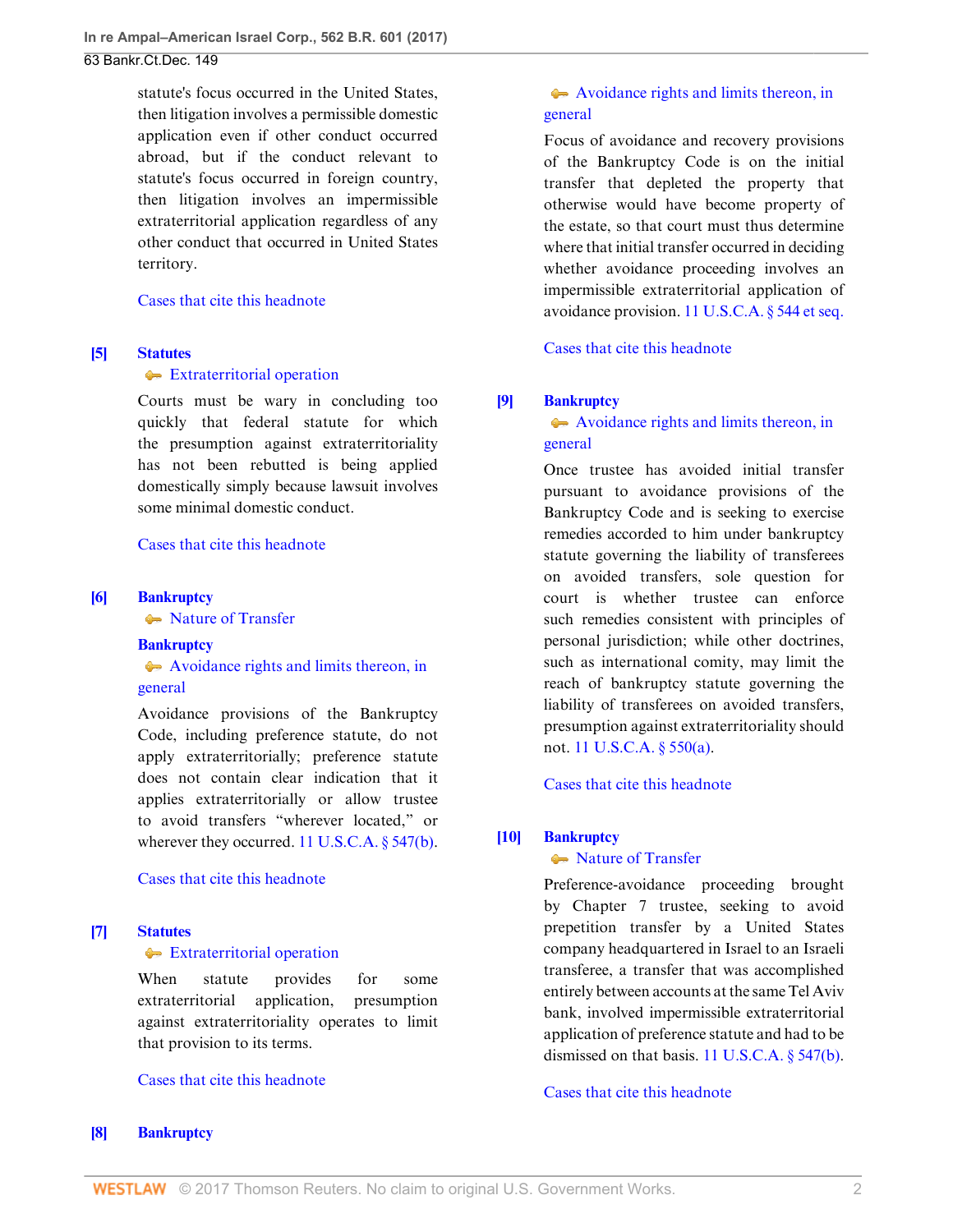### <span id="page-2-3"></span>**[\[11\]](#page-10-4) [Statutes](http://www.westlaw.com/Browse/Home/KeyNumber/361/View.html?docGuid=Ifbf9f7d0d6fa11e6b27be1b44e7e7e5b&originationContext=document&vr=3.0&rs=cblt1.0&transitionType=DocumentItem&contextData=(sc.Search))**

### $\triangleleft$  [Extraterritorial operation](http://www.westlaw.com/Browse/Home/KeyNumber/361k1415/View.html?docGuid=Ifbf9f7d0d6fa11e6b27be1b44e7e7e5b&originationContext=document&vr=3.0&rs=cblt1.0&transitionType=DocumentItem&contextData=(sc.Search))

Even when the statutory claims asserted touch and concern the territory of the United States, they must do so with sufficient force to displace the presumption against extraterritorial application.

[Cases that cite this headnote](http://www.westlaw.com/Link/RelatedInformation/DocHeadnoteLink?docGuid=Ifbf9f7d0d6fa11e6b27be1b44e7e7e5b&headnoteId=204072436001120170214151936&originationContext=document&vr=3.0&rs=cblt1.0&transitionType=CitingReferences&contextData=(sc.Search))

# <span id="page-2-4"></span>**[\[12\]](#page-10-5) [Federal Courts](http://www.westlaw.com/Browse/Home/KeyNumber/170B/View.html?docGuid=Ifbf9f7d0d6fa11e6b27be1b44e7e7e5b&originationContext=document&vr=3.0&rs=cblt1.0&transitionType=DocumentItem&contextData=(sc.Search))**

[Actions by or Against Nonresidents;](http://www.westlaw.com/Browse/Home/KeyNumber/170BX(B)/View.html?docGuid=Ifbf9f7d0d6fa11e6b27be1b44e7e7e5b&originationContext=document&vr=3.0&rs=cblt1.0&transitionType=DocumentItem&contextData=(sc.Search))  ['Long-Arm' Jurisdiction](http://www.westlaw.com/Browse/Home/KeyNumber/170BX(B)/View.html?docGuid=Ifbf9f7d0d6fa11e6b27be1b44e7e7e5b&originationContext=document&vr=3.0&rs=cblt1.0&transitionType=DocumentItem&contextData=(sc.Search))

### **[Statutes](http://www.westlaw.com/Browse/Home/KeyNumber/361/View.html?docGuid=Ifbf9f7d0d6fa11e6b27be1b44e7e7e5b&originationContext=document&vr=3.0&rs=cblt1.0&transitionType=DocumentItem&contextData=(sc.Search))**

**[Extraterritorial operation](http://www.westlaw.com/Browse/Home/KeyNumber/361k1415/View.html?docGuid=Ifbf9f7d0d6fa11e6b27be1b44e7e7e5b&originationContext=document&vr=3.0&rs=cblt1.0&transitionType=DocumentItem&contextData=(sc.Search))** 

Tests for personal jurisdiction and extraterritoriality are not the same.

[Cases that cite this headnote](http://www.westlaw.com/Link/RelatedInformation/DocHeadnoteLink?docGuid=Ifbf9f7d0d6fa11e6b27be1b44e7e7e5b&headnoteId=204072436001220170214151936&originationContext=document&vr=3.0&rs=cblt1.0&transitionType=CitingReferences&contextData=(sc.Search))

### <span id="page-2-0"></span>**[\[13\]](#page-11-0) [Bankruptcy](http://www.westlaw.com/Browse/Home/KeyNumber/51/View.html?docGuid=Ifbf9f7d0d6fa11e6b27be1b44e7e7e5b&originationContext=document&vr=3.0&rs=cblt1.0&transitionType=DocumentItem&contextData=(sc.Search))**

**[Effect of avoidable transfer and](http://www.westlaw.com/Browse/Home/KeyNumber/51k2824/View.html?docGuid=Ifbf9f7d0d6fa11e6b27be1b44e7e7e5b&originationContext=document&vr=3.0&rs=cblt1.0&transitionType=DocumentItem&contextData=(sc.Search))** [surrender thereof](http://www.westlaw.com/Browse/Home/KeyNumber/51k2824/View.html?docGuid=Ifbf9f7d0d6fa11e6b27be1b44e7e7e5b&originationContext=document&vr=3.0&rs=cblt1.0&transitionType=DocumentItem&contextData=(sc.Search))

Proof of claim filed by recipient of allegedly preferential prepetition transfer could not be disallowed, pursuant to bankruptcy statute providing for disallowance of any claim filed by entity from which property is recoverable under bankruptcy avoidance provisions, where Chapter 7 trustee was barred, by territorial limitations on reach of preference statute, from avoiding allegedly preferential transfer in question, which was from a United States company headquartered in Israel to Israeli transferee. [11 U.S.C.A. §§](http://www.westlaw.com/Link/Document/FullText?findType=L&pubNum=1000546&cite=11USCAS502&originatingDoc=Ifbf9f7d0d6fa11e6b27be1b44e7e7e5b&refType=SP&originationContext=document&vr=3.0&rs=cblt1.0&transitionType=DocumentItem&contextData=(sc.Search)#co_pp_5ba1000067d06) [502\(d\),](http://www.westlaw.com/Link/Document/FullText?findType=L&pubNum=1000546&cite=11USCAS502&originatingDoc=Ifbf9f7d0d6fa11e6b27be1b44e7e7e5b&refType=SP&originationContext=document&vr=3.0&rs=cblt1.0&transitionType=DocumentItem&contextData=(sc.Search)#co_pp_5ba1000067d06) [547\(b\)](http://www.westlaw.com/Link/Document/FullText?findType=L&pubNum=1000546&cite=11USCAS547&originatingDoc=Ifbf9f7d0d6fa11e6b27be1b44e7e7e5b&refType=SP&originationContext=document&vr=3.0&rs=cblt1.0&transitionType=DocumentItem&contextData=(sc.Search)#co_pp_a83b000018c76).

[Cases that cite this headnote](http://www.westlaw.com/Link/RelatedInformation/DocHeadnoteLink?docGuid=Ifbf9f7d0d6fa11e6b27be1b44e7e7e5b&headnoteId=204072436001320170214151936&originationContext=document&vr=3.0&rs=cblt1.0&transitionType=CitingReferences&contextData=(sc.Search))

### **Attorneys and Law Firms**

**\*603** TARTER KRINSKY & DROGIN LLP, Attorneys for Alex Spizz, Chapter 7 Trustee, 1350 Broadway, New York, New York 10018, [Alex Spizz,](http://www.westlaw.com/Link/Document/FullText?findType=h&pubNum=176284&cite=0179543701&originatingDoc=Ifbf9f7d0d6fa11e6b27be1b44e7e7e5b&refType=RQ&originationContext=document&vr=3.0&rs=cblt1.0&transitionType=DocumentItem&contextData=(sc.Search)) Esq., Arthur Goldstein, Esq., [Jill Makower,](http://www.westlaw.com/Link/Document/FullText?findType=h&pubNum=176284&cite=0338329501&originatingDoc=Ifbf9f7d0d6fa11e6b27be1b44e7e7e5b&refType=RQ&originationContext=document&vr=3.0&rs=cblt1.0&transitionType=DocumentItem&contextData=(sc.Search)) Esq., of Counsel

SMITH, GAMBRELL & RUSSELL, LLP, Attorneys for Goldfarb Seligman & Co., 1301 Avenue of the Americas, 21st Floor, New York, New York 10019, John G. McCarthy, Esq., of Counsel

# **POST–TRIAL FINDINGS OF FACT AND CONCLUSIONS OF LAW**

[STUART M. BERNSTEIN](http://www.westlaw.com/Link/Document/FullText?findType=h&pubNum=176284&cite=0151686601&originatingDoc=Ifbf9f7d0d6fa11e6b27be1b44e7e7e5b&refType=RQ&originationContext=document&vr=3.0&rs=cblt1.0&transitionType=DocumentItem&contextData=(sc.Search)), United States Bankruptcy Judge:

Alex Spizz, the chapter 7 trustee (the "Trustee") for Ampal–American Israel Corp. ("Ampal"), filed this adversary proceeding to avoid and recover a single prepetition transfer made by Ampal in Israel to the Israeli law firm Goldfarb Seligman & Co. ("Goldfarb") as a preference pursuant to [sections 547](http://www.westlaw.com/Link/Document/FullText?findType=L&pubNum=1000611&cite=11USCAS547&originatingDoc=Ifbf9f7d0d6fa11e6b27be1b44e7e7e5b&refType=LQ&originationContext=document&vr=3.0&rs=cblt1.0&transitionType=DocumentItem&contextData=(sc.Search)) and [550 of the](http://www.westlaw.com/Link/Document/FullText?findType=L&pubNum=1000611&cite=11USCAS550&originatingDoc=Ifbf9f7d0d6fa11e6b27be1b44e7e7e5b&refType=LQ&originationContext=document&vr=3.0&rs=cblt1.0&transitionType=DocumentItem&contextData=(sc.Search)) [Bankruptcy Code](http://www.westlaw.com/Link/Document/FullText?findType=L&pubNum=1000611&cite=11USCAS550&originatingDoc=Ifbf9f7d0d6fa11e6b27be1b44e7e7e5b&refType=LQ&originationContext=document&vr=3.0&rs=cblt1.0&transitionType=DocumentItem&contextData=(sc.Search)). The Court conducted a trial on April 13, 2016. The sole issue is whether the presumption against extraterritoriality prevents the Trustee from avoiding the transfer.

The Court concludes that Congress did not intend the avoidance provisions of the Bankruptcy Code to apply extraterritorially, and the transfer at issue occurred in Israel. Accordingly, the Court awards judgment to Goldfarb dismissing the action.

#### <span id="page-2-2"></span>**FINDINGS OF FACT**

Ampal is a corporation organized under New York law that served as a holding company owning direct and indirect interests in subsidiaries primarily located in Israel. (*Joint Pre–Trial Order*, entered Feb. 2, 2016 ("*JPTO*") at 3, ¶ 3 & 4, ¶ 6 (ECF Doc. # [1](#page-2-1)7)<sup>1</sup>.) At all relevant times, Ampal's senior management worked out of offices located in Herzliya, Israel, where its books and records were also maintained. (*Id*. at 4, ¶¶ 7, 8.) Goldfarb is a law firm organized under the laws of Israel with its only office in Tel Aviv, Israel. (*Id*. at 3, ¶ 1.)

<span id="page-2-1"></span>[1](#page-2-2) "ECF Doc # \_\_" refers to documents filed on the docket of this adversary proceeding.

Prior to and for some time after August 29, 2012 (the "Petition Date"), Ampal's Class A Stock was publicly traded on the NASDAQ Capital Market Exchange in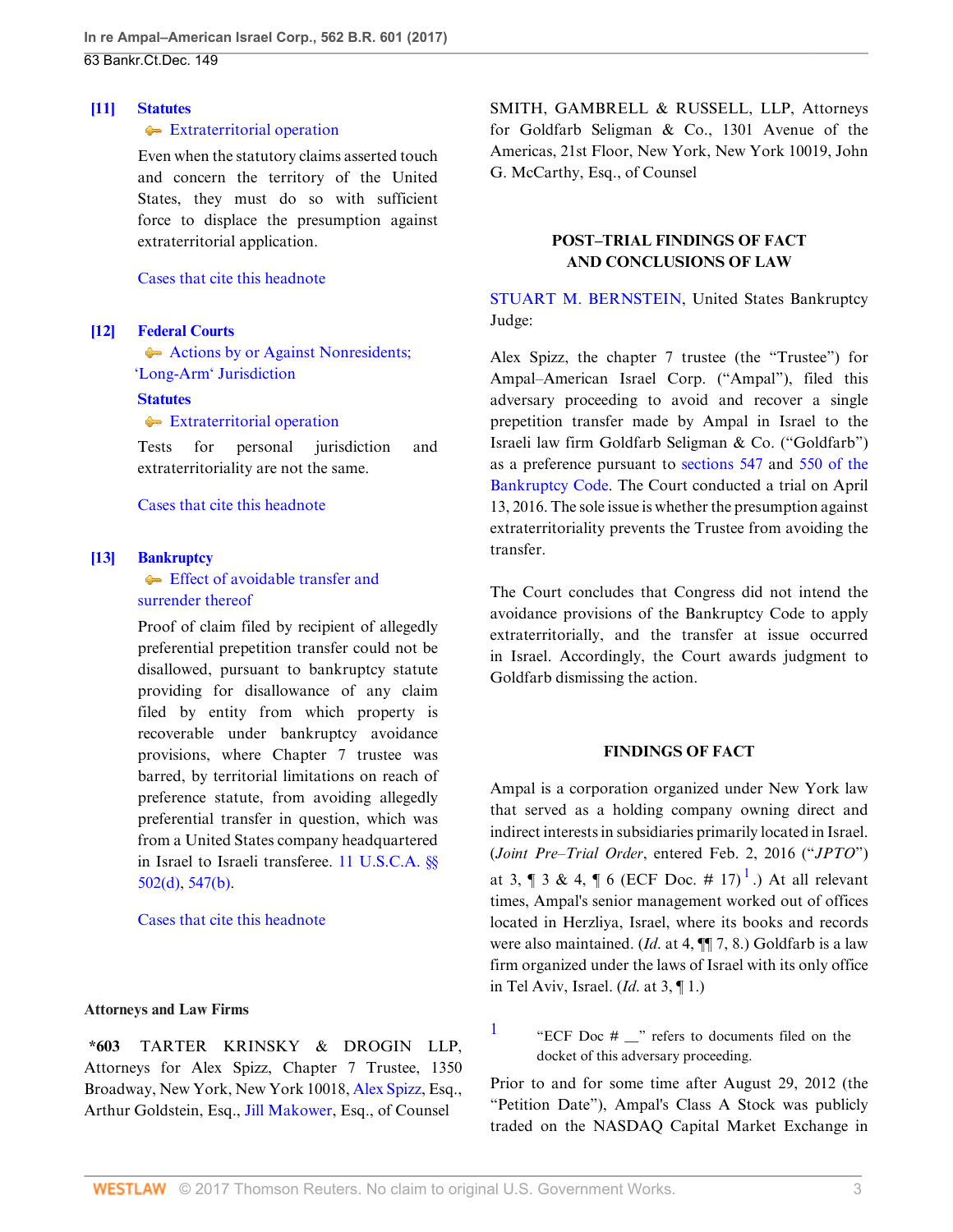the United States and was also listed on the Tel Aviv Stock Exchange (the "TASE"). (*Id.* at 4, ¶ 4.) In addition, Ampal had issued three series of debentures, all of which were publicly traded solely on the TASE. Consequently, Ampal was subject to on-going reporting obligations under the Israeli Securities Law—1968 and the regulations promulgated thereunder. (*Id.* at 4, ¶ 5.) Ampal's senior management in Israel retained Goldfarb to provide legal services to Ampal in connection with various corporate and securities matters in Israel and compliance with Israeli securities laws from prior to 2010 through the Petition Date. (*Id.* at 5, ¶ 19.) Erez Altit, a partner in Goldfarb, (Transcript of Apr. 13, 2016 Trial ("Tr.") at 8:20–22)), served as the relationship partner for Ampal during the relevant period. (Tr. at 19:19–21.)

In the course of the work for Ampal, Goldfarb issued a series of invoices. (*See* Defendant's Exhibits ("DX") A– E.) On or about June 11, 2012, Ampal instructed Bank Hapoalim located in Tel Aviv, Israel **\*604** to transfer 344,322.64 New Israeli Shekels ("NIS") from its account to Goldfarb's account with Bank Hapoalim in Tel Aviv, Israel (the "Transfer"). (*JPTO* at 4, ¶ 11.) The value of the Transfer in U.S. dollars equaled \$89,110.41. (Plaintiff's Exhibit ("PX") 1.) Ampal did not specify how to apply the Transfer, and Goldfarb applied it to outstanding legal bills totaling NIS 350,509.89, leaving a balance due of NIS 6,187.25. (*JPTO* at 4–5, ¶ 12.) The Transfer did not fully satisfy Ampal's debt because Goldfarb filed a general unsecured claim in the amount of US\$ 59,691.72 for unpaid prepetition legal fees. (*Id.* at 5,  $\P$  18.)<sup>[2](#page-3-0)</sup>

<span id="page-3-0"></span>[2](#page-3-1) Goldfarb also filed an administrative claim for postpetition services, but that claim was expunged by order dated May 11, 2016. (ECF Case No. 12–13689 Doc. # 715.)

Ampal commenced a chapter 11 case in this Court within ninety days of the Transfer. (*Id*. at 3, ¶ 2.) By order dated May 2, 2013, the Court converted the chapter 11 case to a case under chapter 7 of the Bankruptcy Code, (*id*. at 4, ¶ 9), and on May 20, 2013, the Trustee was elected chapter 7 trustee. (*Id*. at 4, ¶ 10.) The Trustee filed his complaint against Goldfarb on Aug. 27, 2014 $^3$  $^3$  asserting two claims: (1) avoidance and recovery of the Transfer pursuant to [11](http://www.westlaw.com/Link/Document/FullText?findType=L&pubNum=1000546&cite=11USCAS547&originatingDoc=Ifbf9f7d0d6fa11e6b27be1b44e7e7e5b&refType=LQ&originationContext=document&vr=3.0&rs=cblt1.0&transitionType=DocumentItem&contextData=(sc.Search)) [U.S.C. §§ 547](http://www.westlaw.com/Link/Document/FullText?findType=L&pubNum=1000546&cite=11USCAS547&originatingDoc=Ifbf9f7d0d6fa11e6b27be1b44e7e7e5b&refType=LQ&originationContext=document&vr=3.0&rs=cblt1.0&transitionType=DocumentItem&contextData=(sc.Search)) and [550](http://www.westlaw.com/Link/Document/FullText?findType=L&pubNum=1000546&cite=11USCAS550&originatingDoc=Ifbf9f7d0d6fa11e6b27be1b44e7e7e5b&refType=LQ&originationContext=document&vr=3.0&rs=cblt1.0&transitionType=DocumentItem&contextData=(sc.Search)) as a preferential transfer, and (2) disallowance of Goldfarb's unsecured claim pursuant to [11 U.S.C. § 502\(d\).](http://www.westlaw.com/Link/Document/FullText?findType=L&pubNum=1000546&cite=11USCAS502&originatingDoc=Ifbf9f7d0d6fa11e6b27be1b44e7e7e5b&refType=SP&originationContext=document&vr=3.0&rs=cblt1.0&transitionType=DocumentItem&contextData=(sc.Search)#co_pp_5ba1000067d06)

# <span id="page-3-2"></span>[3](#page-3-3) *See* ECF Doc. # 1.

<span id="page-3-7"></span><span id="page-3-6"></span>Goldfarb answered the complaint on Oct. 15, 201[4](#page-3-4).<sup>4</sup> He asserted twelve defenses but the vast majority have been withdrawn <sup>[5](#page-3-5)</sup> leaving just two. First, Goldfarb argued that the Trustee's preference claim was barred by the presumption against extraterritoriality. Second, Goldfarb contended that it provided new value to Ampal after the Transfer. *See* [11 U.S.C. § 547\(c\)\(4\).](http://www.westlaw.com/Link/Document/FullText?findType=L&pubNum=1000546&cite=11USCAS547&originatingDoc=Ifbf9f7d0d6fa11e6b27be1b44e7e7e5b&refType=SP&originationContext=document&vr=3.0&rs=cblt1.0&transitionType=DocumentItem&contextData=(sc.Search)#co_pp_0c120000563a1) As to the latter, the parties have stipulated that Goldfarb provided new value to Ampal within the meaning of section  $547(c)(4)$  of [the Bankruptcy Code](http://www.westlaw.com/Link/Document/FullText?findType=L&pubNum=1000611&cite=11USCAS547&originatingDoc=Ifbf9f7d0d6fa11e6b27be1b44e7e7e5b&refType=LQ&originationContext=document&vr=3.0&rs=cblt1.0&transitionType=DocumentItem&contextData=(sc.Search)) in the amount of NIS 103,625.64. (*JPTO* at 7, ¶ 30.) As a result, the amount of the Transfer subject to the Trustee's preference claim is NIS 240,697 (NIS 344,322.64 (original Transfer amount) less NIS 103,625.64 (new value)).

<span id="page-3-4"></span>[4](#page-3-6) *See* ECF Doc. # 4.

<span id="page-3-5"></span>[5](#page-3-7) *See JTPO* at 2 n.1 *and Defendant's Proposed Findings of Fact and Conclusions of Law*, dated May 16, 2016 at 1 n.1 ("*Goldfarb Brief*") (ECF Doc. # 20).

<span id="page-3-9"></span>A trial was held on Apr. 13, 2016, and the parties submitted post trial briefs. <sup>[6](#page-3-8)</sup> The parties have expressly consented to this Court's authority to enter a final judgment. (*JPTO, Pt. II,* at 3.)

<span id="page-3-8"></span><span id="page-3-1"></span>[6](#page-3-9) *Plaintiff's Proposed Findings of Fact and Conclusions of Law*, dated May 3, 2016 (not filed on ECF) ("*Trustee Brief*"); *Goldfarb Brief*; *Plaintiff's Memorandum of Law in Reply to Defendant's Proposed Conclusions of Law Regarding Defense of Presumption Against Extraterritoriality*, dated May 31, 2016 ("*Trustee Reply*") (ECF Doc. # 22); and *Plaintiff's Reply to Defendant's Proposed Findings of Fact*, dated May 31, 2016 (ECF Doc. # 21). Parties also sent letters after completion of post-trial briefs. (*See* ECF Doc. Nos. 24 & 25.)

# **CONCLUSIONS OF LAW**

<span id="page-3-3"></span>[Section 547\(b\) of the Bankruptcy Code](http://www.westlaw.com/Link/Document/FullText?findType=L&pubNum=1000611&cite=11USCAS547&originatingDoc=Ifbf9f7d0d6fa11e6b27be1b44e7e7e5b&refType=LQ&originationContext=document&vr=3.0&rs=cblt1.0&transitionType=DocumentItem&contextData=(sc.Search)) provides that the trustee may avoid any transfer of an interest of the debtor in property—

(1) to or for the benefit of a creditor;

(2) for or on account of an antecedent debt owed by the debtor before such transfer was made;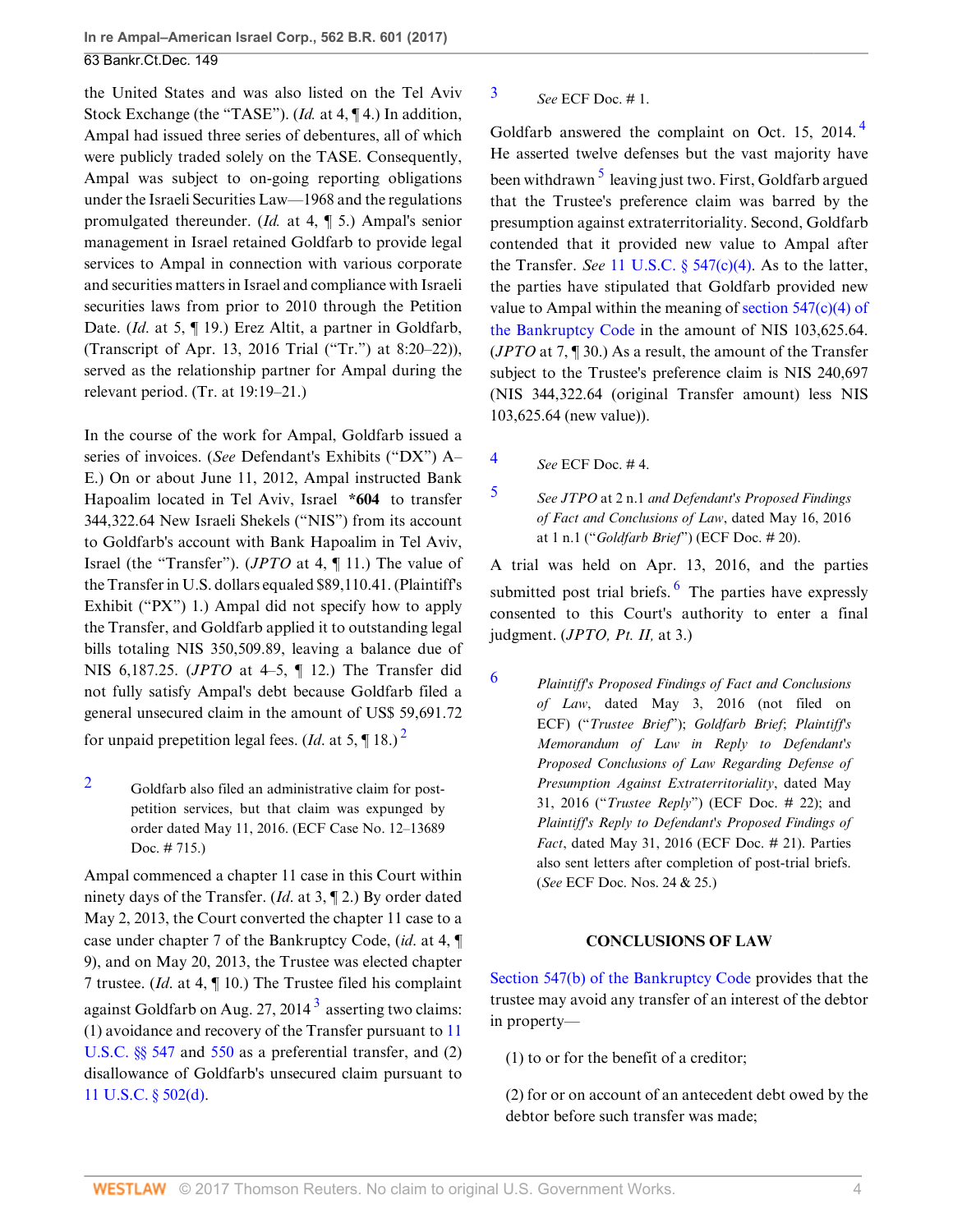(3) made while the debtor was insolvent;

 $(4)$  made—

(A) on or within 90 days before the [Petition Date]

....

**\*605** (5) that enables such creditor to receive more than such creditor would receive if—

(A) the case were a case under chapter 7 of this title;

(B) the transfer had not been made; and

(C) such creditor received payment of such debt to the extent provided by provisions of this title.

[11 U.S.C. § 547\(b\)](http://www.westlaw.com/Link/Document/FullText?findType=L&pubNum=1000546&cite=11USCAS547&originatingDoc=Ifbf9f7d0d6fa11e6b27be1b44e7e7e5b&refType=SP&originationContext=document&vr=3.0&rs=cblt1.0&transitionType=DocumentItem&contextData=(sc.Search)#co_pp_a83b000018c76). If the trustee avoids the transfer, he may recover the transfer or its value from, *inter alia*, the initial transferee. [11 U.S.C. § 550\(a\)\(1\).](http://www.westlaw.com/Link/Document/FullText?findType=L&pubNum=1000546&cite=11USCAS550&originatingDoc=Ifbf9f7d0d6fa11e6b27be1b44e7e7e5b&refType=SP&originationContext=document&vr=3.0&rs=cblt1.0&transitionType=DocumentItem&contextData=(sc.Search)#co_pp_7b9b000044381) Goldfarb does not dispute that the Trustee proved a *prima facie* case for avoidance. (*Tr.* at 66:25–67:8.) As noted, the only issue is whether the presumption against extraterritoriality bars the Trustee from avoiding the Transfer.

### **A. The Presumption Against Extraterritoriality**

<span id="page-4-1"></span><span id="page-4-0"></span>**[\[1](#page-0-0)] [\[2](#page-0-1)]** The "presumption against extraterritoriality" is a "longstanding principle of American law that legislation of Congress, unless a contrary intent appears, is meant to apply only within the territorial jurisdiction of the United States." *[EEOC v. Arabian Am. Oil Co.](http://www.westlaw.com/Link/Document/FullText?findType=Y&serNum=1991059722&pubNum=0000708&originatingDoc=Ifbf9f7d0d6fa11e6b27be1b44e7e7e5b&refType=RP&originationContext=document&vr=3.0&rs=cblt1.0&transitionType=DocumentItem&contextData=(sc.Search))*, 499 U.S. 244, [248, 111 S.Ct. 1227, 113 L.Ed.2d 274 \(1991\)](http://www.westlaw.com/Link/Document/FullText?findType=Y&serNum=1991059722&pubNum=0000708&originatingDoc=Ifbf9f7d0d6fa11e6b27be1b44e7e7e5b&refType=RP&originationContext=document&vr=3.0&rs=cblt1.0&transitionType=DocumentItem&contextData=(sc.Search)) ("*[Aramco](http://www.westlaw.com/Link/Document/FullText?findType=Y&serNum=1991059722&pubNum=0000780&originatingDoc=Ifbf9f7d0d6fa11e6b27be1b44e7e7e5b&refType=RP&originationContext=document&vr=3.0&rs=cblt1.0&transitionType=DocumentItem&contextData=(sc.Search))*") (internal quotation marks and citation omitted); *accord [RJR Nabisco, Inc. v. European Cmty.](http://www.westlaw.com/Link/Document/FullText?findType=Y&serNum=2039199305&pubNum=0000708&originatingDoc=Ifbf9f7d0d6fa11e6b27be1b44e7e7e5b&refType=RP&fi=co_pp_sp_708_2100&originationContext=document&vr=3.0&rs=cblt1.0&transitionType=DocumentItem&contextData=(sc.Search)#co_pp_sp_708_2100)*, –––U.S. ––––, 136 [S.Ct. 2090, 2100, 195 L.Ed.2d 476 \(2016\)](http://www.westlaw.com/Link/Document/FullText?findType=Y&serNum=2039199305&pubNum=0000708&originatingDoc=Ifbf9f7d0d6fa11e6b27be1b44e7e7e5b&refType=RP&fi=co_pp_sp_708_2100&originationContext=document&vr=3.0&rs=cblt1.0&transitionType=DocumentItem&contextData=(sc.Search)#co_pp_sp_708_2100) ("*[Nabisco](http://www.westlaw.com/Link/Document/FullText?findType=Y&serNum=2039199305&pubNum=0000708&originatingDoc=Ifbf9f7d0d6fa11e6b27be1b44e7e7e5b&refType=RP&originationContext=document&vr=3.0&rs=cblt1.0&transitionType=DocumentItem&contextData=(sc.Search))*"); *[Morrison v. Nat'l Australia Bank Ltd.](http://www.westlaw.com/Link/Document/FullText?findType=Y&serNum=2022366653&pubNum=0000708&originatingDoc=Ifbf9f7d0d6fa11e6b27be1b44e7e7e5b&refType=RP&originationContext=document&vr=3.0&rs=cblt1.0&transitionType=DocumentItem&contextData=(sc.Search))*, 561 U.S. 247, 248, [130 S.Ct. 2869, 177 L.Ed.2d 535 \(2010\)](http://www.westlaw.com/Link/Document/FullText?findType=Y&serNum=2022366653&pubNum=0000708&originatingDoc=Ifbf9f7d0d6fa11e6b27be1b44e7e7e5b&refType=RP&originationContext=document&vr=3.0&rs=cblt1.0&transitionType=DocumentItem&contextData=(sc.Search)) ("*[Morrison](http://www.westlaw.com/Link/Document/FullText?findType=Y&serNum=2022366653&pubNum=0000780&originatingDoc=Ifbf9f7d0d6fa11e6b27be1b44e7e7e5b&refType=RP&originationContext=document&vr=3.0&rs=cblt1.0&transitionType=DocumentItem&contextData=(sc.Search))*"). The presumption "serves to protect against unintended clashes between our laws and those of other nations which could result in international discord." *Aramco*[, 499 U.S. at 248,](http://www.westlaw.com/Link/Document/FullText?findType=Y&serNum=1991059722&pubNum=0000708&originatingDoc=Ifbf9f7d0d6fa11e6b27be1b44e7e7e5b&refType=RP&originationContext=document&vr=3.0&rs=cblt1.0&transitionType=DocumentItem&contextData=(sc.Search)) [111 S.Ct. 1227](http://www.westlaw.com/Link/Document/FullText?findType=Y&serNum=1991059722&pubNum=0000708&originatingDoc=Ifbf9f7d0d6fa11e6b27be1b44e7e7e5b&refType=RP&originationContext=document&vr=3.0&rs=cblt1.0&transitionType=DocumentItem&contextData=(sc.Search)).

<span id="page-4-2"></span>**[\[3](#page-0-2)]** In *[Morrison](http://www.westlaw.com/Link/Document/FullText?findType=Y&serNum=2022366653&pubNum=0000780&originatingDoc=Ifbf9f7d0d6fa11e6b27be1b44e7e7e5b&refType=RP&originationContext=document&vr=3.0&rs=cblt1.0&transitionType=DocumentItem&contextData=(sc.Search))*, the Supreme Court outlined a twostep approach to determine whether the presumption forecloses the claim. "At the first step, we ask whether the presumption against extraterritoriality has been rebutted —that is, whether the statute gives a clear, affirmative indication that it applies extraterritorially." *[Nabisco](http://www.westlaw.com/Link/Document/FullText?findType=Y&serNum=2039199305&pubNum=0000708&originatingDoc=Ifbf9f7d0d6fa11e6b27be1b44e7e7e5b&refType=RP&fi=co_pp_sp_708_2101&originationContext=document&vr=3.0&rs=cblt1.0&transitionType=DocumentItem&contextData=(sc.Search)#co_pp_sp_708_2101)*, 136 [S.Ct. at 2101;](http://www.westlaw.com/Link/Document/FullText?findType=Y&serNum=2039199305&pubNum=0000708&originatingDoc=Ifbf9f7d0d6fa11e6b27be1b44e7e7e5b&refType=RP&fi=co_pp_sp_708_2101&originationContext=document&vr=3.0&rs=cblt1.0&transitionType=DocumentItem&contextData=(sc.Search)#co_pp_sp_708_2101) *accord Morrison*[, 561 U.S. at 255, 130 S.Ct.](http://www.westlaw.com/Link/Document/FullText?findType=Y&serNum=2022366653&pubNum=0000708&originatingDoc=Ifbf9f7d0d6fa11e6b27be1b44e7e7e5b&refType=RP&originationContext=document&vr=3.0&rs=cblt1.0&transitionType=DocumentItem&contextData=(sc.Search))

[2869](http://www.westlaw.com/Link/Document/FullText?findType=Y&serNum=2022366653&pubNum=0000708&originatingDoc=Ifbf9f7d0d6fa11e6b27be1b44e7e7e5b&refType=RP&originationContext=document&vr=3.0&rs=cblt1.0&transitionType=DocumentItem&contextData=(sc.Search)) ("When a statute gives no clear indication of an extraterritorial application, it has none."). The first step does not impose a "clear statement rule," because even absent a "clear statement," the context of the statute can be consulted to give the most faithful reading. *[Morrison](http://www.westlaw.com/Link/Document/FullText?findType=Y&serNum=2022366653&pubNum=0000708&originatingDoc=Ifbf9f7d0d6fa11e6b27be1b44e7e7e5b&refType=RP&originationContext=document&vr=3.0&rs=cblt1.0&transitionType=DocumentItem&contextData=(sc.Search))*, [561 U.S. at 265, 130 S.Ct. 2869.](http://www.westlaw.com/Link/Document/FullText?findType=Y&serNum=2022366653&pubNum=0000708&originatingDoc=Ifbf9f7d0d6fa11e6b27be1b44e7e7e5b&refType=RP&originationContext=document&vr=3.0&rs=cblt1.0&transitionType=DocumentItem&contextData=(sc.Search)) If the first step yields the conclusion that the statute applies extraterritorially, the inquiry ends.

<span id="page-4-4"></span><span id="page-4-3"></span>**[\[4](#page-0-3)] [\[5](#page-1-2)]** If it does not, the court must turn to the second step to determine if the litigation involves an extraterritorial application of the statute:

> If the statute is not extraterritorial, then at the second step we determine whether the case involves a domestic application of the statute, and we do this by looking to the statute's "focus." If the conduct relevant to the statute's focus occurred in the United States, then the case involves a permissible domestic application even if other conduct occurred abroad; but if the conduct relevant to the focus occurred in a foreign country, then the case involves an impermissible extraterritorial application regardless of any other conduct that occurred in U.S. territory.

*Nabisco*[, 136 S.Ct. at 2101](http://www.westlaw.com/Link/Document/FullText?findType=Y&serNum=2039199305&pubNum=0000708&originatingDoc=Ifbf9f7d0d6fa11e6b27be1b44e7e7e5b&refType=RP&fi=co_pp_sp_708_2101&originationContext=document&vr=3.0&rs=cblt1.0&transitionType=DocumentItem&contextData=(sc.Search)#co_pp_sp_708_2101); *accord Morrison*[, 561 U.S. at](http://www.westlaw.com/Link/Document/FullText?findType=Y&serNum=2022366653&pubNum=0000708&originatingDoc=Ifbf9f7d0d6fa11e6b27be1b44e7e7e5b&refType=RP&originationContext=document&vr=3.0&rs=cblt1.0&transitionType=DocumentItem&contextData=(sc.Search)) [266–67, 130 S.Ct. 2869](http://www.westlaw.com/Link/Document/FullText?findType=Y&serNum=2022366653&pubNum=0000708&originatingDoc=Ifbf9f7d0d6fa11e6b27be1b44e7e7e5b&refType=RP&originationContext=document&vr=3.0&rs=cblt1.0&transitionType=DocumentItem&contextData=(sc.Search)) (court must look to the " 'focus' of congressional concern," *i.e.*, the "objects of the statute's solicitude"). Courts however, must be wary in concluding too quickly that some minimal domestic conduct means the statute is being applied domestically:

> **\*606** [I]t is a rare case of prohibited extraterritorial application that lacks *all* contact with the territory of the United States. But the presumption against extraterritorial application would be a craven watchdog indeed if it retreated to its kennel whenever *some* domestic activity is involved in the case.

*Morrison*[, 561 U.S. at 266, 130 S.Ct. 2869](http://www.westlaw.com/Link/Document/FullText?findType=Y&serNum=2022366653&pubNum=0000708&originatingDoc=Ifbf9f7d0d6fa11e6b27be1b44e7e7e5b&refType=RP&originationContext=document&vr=3.0&rs=cblt1.0&transitionType=DocumentItem&contextData=(sc.Search)) (emphasis in original).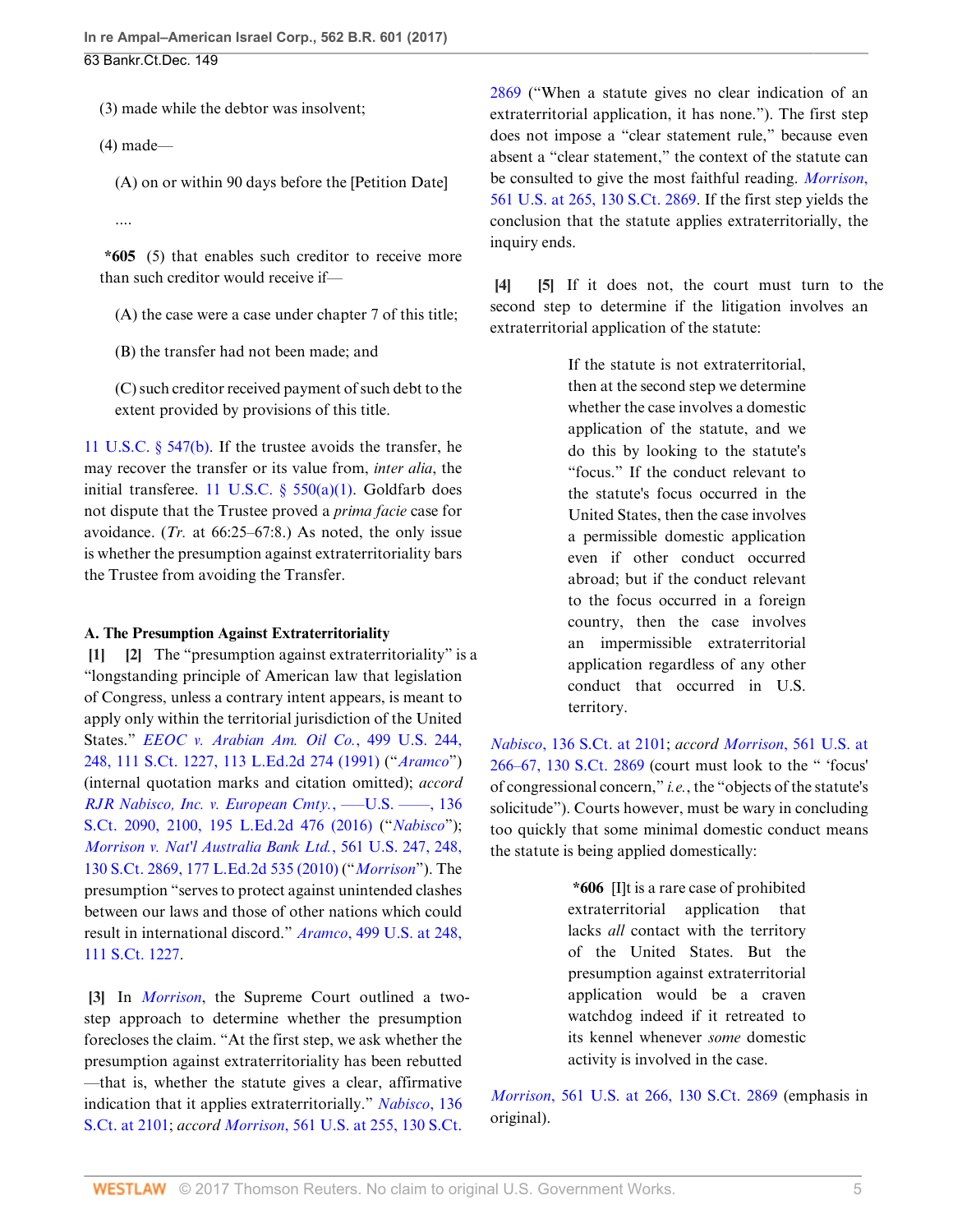The Supreme Court expressly rejected the "conduct and effects" tests that the Second Circuit had applied in determining whether the presumption had been rebutted. The "effects" test asked "whether the wrongful conduct had a substantial effect in the United States or upon United States citizens," and the "conduct" test asked "whether the wrongful conduct occurred in the United States." *Id.* [at 257, 130 S.Ct. 2869](http://www.westlaw.com/Link/Document/FullText?findType=Y&serNum=2022366653&pubNum=0000708&originatingDoc=Ifbf9f7d0d6fa11e6b27be1b44e7e7e5b&refType=RP&originationContext=document&vr=3.0&rs=cblt1.0&transitionType=DocumentItem&contextData=(sc.Search)) (quoting *[SEC v.](http://www.westlaw.com/Link/Document/FullText?findType=Y&serNum=2003183934&pubNum=0000506&originatingDoc=Ifbf9f7d0d6fa11e6b27be1b44e7e7e5b&refType=RP&fi=co_pp_sp_506_192&originationContext=document&vr=3.0&rs=cblt1.0&transitionType=DocumentItem&contextData=(sc.Search)#co_pp_sp_506_192) Berger*[, 322 F.3d 187, 192–93 \(2d Cir. 2003\)\)](http://www.westlaw.com/Link/Document/FullText?findType=Y&serNum=2003183934&pubNum=0000506&originatingDoc=Ifbf9f7d0d6fa11e6b27be1b44e7e7e5b&refType=RP&fi=co_pp_sp_506_192&originationContext=document&vr=3.0&rs=cblt1.0&transitionType=DocumentItem&contextData=(sc.Search)#co_pp_sp_506_192). Justice Scalia described these standards as "complex in formulation and unpredictable in application." *Id.* [at 255, 130 S.Ct. 2869](http://www.westlaw.com/Link/Document/FullText?findType=Y&serNum=2022366653&pubNum=0000708&originatingDoc=Ifbf9f7d0d6fa11e6b27be1b44e7e7e5b&refType=RP&originationContext=document&vr=3.0&rs=cblt1.0&transitionType=DocumentItem&contextData=(sc.Search)).

# **B. Extraterritoriality and the Bankruptcy Code— Pre-***Morrison*

Several pre-*[Morrison](http://www.westlaw.com/Link/Document/FullText?findType=Y&serNum=2022366653&pubNum=0000780&originatingDoc=Ifbf9f7d0d6fa11e6b27be1b44e7e7e5b&refType=RP&originationContext=document&vr=3.0&rs=cblt1.0&transitionType=DocumentItem&contextData=(sc.Search))* decisions considered the extraterritoriality of the Bankruptcy Code's avoidance provisions but two have proved most influential.

# **1.** *[Maxwell Commc'n Corp. plc v. Societe Gen. plc](http://www.westlaw.com/Link/Document/FullText?findType=Y&serNum=1995188145&pubNum=0000164&originatingDoc=Ifbf9f7d0d6fa11e6b27be1b44e7e7e5b&refType=RP&originationContext=document&vr=3.0&rs=cblt1.0&transitionType=DocumentItem&contextData=(sc.Search))* **(***[In re Maxwell Commc'n Corp. plc\)](http://www.westlaw.com/Link/Document/FullText?findType=Y&serNum=1995188145&pubNum=0000164&originatingDoc=Ifbf9f7d0d6fa11e6b27be1b44e7e7e5b&refType=RP&originationContext=document&vr=3.0&rs=cblt1.0&transitionType=DocumentItem&contextData=(sc.Search))***, 186 B.R. 807 [\(S.D.N.Y. 1995\)](http://www.westlaw.com/Link/Document/FullText?findType=Y&serNum=1995188145&pubNum=0000164&originatingDoc=Ifbf9f7d0d6fa11e6b27be1b44e7e7e5b&refType=RP&originationContext=document&vr=3.0&rs=cblt1.0&transitionType=DocumentItem&contextData=(sc.Search)) ("***[Maxwell I](http://www.westlaw.com/Link/Document/FullText?findType=Y&serNum=1995188145&originatingDoc=Ifbf9f7d0d6fa11e6b27be1b44e7e7e5b&refType=RP&originationContext=document&vr=3.0&rs=cblt1.0&transitionType=DocumentItem&contextData=(sc.Search))***"),** *aff'd***, [93 F.3d 1036 \(2d](http://www.westlaw.com/Link/Document/FullText?findType=Y&serNum=1996193794&pubNum=0000506&originatingDoc=Ifbf9f7d0d6fa11e6b27be1b44e7e7e5b&refType=RP&originationContext=document&vr=3.0&rs=cblt1.0&transitionType=DocumentItem&contextData=(sc.Search)) [Cir. 1996\)](http://www.westlaw.com/Link/Document/FullText?findType=Y&serNum=1996193794&pubNum=0000506&originatingDoc=Ifbf9f7d0d6fa11e6b27be1b44e7e7e5b&refType=RP&originationContext=document&vr=3.0&rs=cblt1.0&transitionType=DocumentItem&contextData=(sc.Search)) ("***[Maxwell II](http://www.westlaw.com/Link/Document/FullText?findType=Y&serNum=1996193794&pubNum=0000506&originatingDoc=Ifbf9f7d0d6fa11e6b27be1b44e7e7e5b&refType=RP&originationContext=document&vr=3.0&rs=cblt1.0&transitionType=DocumentItem&contextData=(sc.Search))***")**

In *[Maxwell I](http://www.westlaw.com/Link/Document/FullText?findType=Y&serNum=1995188145&pubNum=0000506&originatingDoc=Ifbf9f7d0d6fa11e6b27be1b44e7e7e5b&refType=RP&originationContext=document&vr=3.0&rs=cblt1.0&transitionType=DocumentItem&contextData=(sc.Search))*, the debtor ("MCC") operated as a holding company for an international media conglomerate based out of England. While MCC was headquartered in England and incurred most of its debts there, most of its assets were in the United States. *Maxwell II*[, 93 F.3d at](http://www.westlaw.com/Link/Document/FullText?findType=Y&serNum=1996193794&pubNum=0000506&originatingDoc=Ifbf9f7d0d6fa11e6b27be1b44e7e7e5b&refType=RP&fi=co_pp_sp_506_1040&originationContext=document&vr=3.0&rs=cblt1.0&transitionType=DocumentItem&contextData=(sc.Search)#co_pp_sp_506_1040) [1040](http://www.westlaw.com/Link/Document/FullText?findType=Y&serNum=1996193794&pubNum=0000506&originatingDoc=Ifbf9f7d0d6fa11e6b27be1b44e7e7e5b&refType=RP&fi=co_pp_sp_506_1040&originationContext=document&vr=3.0&rs=cblt1.0&transitionType=DocumentItem&contextData=(sc.Search)#co_pp_sp_506_1040). On December 16, 1991, MCC filed a chapter 11 petition in the Southern District of New York, and on next day, petitioned the High Court of Justice in London for an administration under the Insolvency Act 1986. *[Maxwell I](http://www.westlaw.com/Link/Document/FullText?findType=Y&serNum=1995188145&pubNum=0000164&originatingDoc=Ifbf9f7d0d6fa11e6b27be1b44e7e7e5b&refType=RP&fi=co_pp_sp_164_813&originationContext=document&vr=3.0&rs=cblt1.0&transitionType=DocumentItem&contextData=(sc.Search)#co_pp_sp_164_813)*, [186 B.R. at 813.](http://www.westlaw.com/Link/Document/FullText?findType=Y&serNum=1995188145&pubNum=0000164&originatingDoc=Ifbf9f7d0d6fa11e6b27be1b44e7e7e5b&refType=RP&fi=co_pp_sp_164_813&originationContext=document&vr=3.0&rs=cblt1.0&transitionType=DocumentItem&contextData=(sc.Search)#co_pp_sp_164_813) Prior to the bankruptcy proceedings, it had sold significant portions of its U.S. assets, and within ninety days of the U.S. petition date, had transferred a portion of the sale proceeds to Barclays Bank plc, National Westminster Bank plc and Societe General, all in satisfaction of pre-petition credit facilities incurred abroad. *[Id.](http://www.westlaw.com/Link/Document/FullText?findType=Y&serNum=1995188145&pubNum=0000164&originatingDoc=Ifbf9f7d0d6fa11e6b27be1b44e7e7e5b&refType=RP&originationContext=document&vr=3.0&rs=cblt1.0&transitionType=DocumentItem&contextData=(sc.Search))* After its chapter 11 filing, MCC sought to avoid those transfers as preferences under [section 547 of](http://www.westlaw.com/Link/Document/FullText?findType=L&pubNum=1000611&cite=11USCAS547&originatingDoc=Ifbf9f7d0d6fa11e6b27be1b44e7e7e5b&refType=LQ&originationContext=document&vr=3.0&rs=cblt1.0&transitionType=DocumentItem&contextData=(sc.Search)) [the Bankruptcy Code.](http://www.westlaw.com/Link/Document/FullText?findType=L&pubNum=1000611&cite=11USCAS547&originatingDoc=Ifbf9f7d0d6fa11e6b27be1b44e7e7e5b&refType=LQ&originationContext=document&vr=3.0&rs=cblt1.0&transitionType=DocumentItem&contextData=(sc.Search)) *Id.* [at 814](http://www.westlaw.com/Link/Document/FullText?findType=Y&serNum=1995188145&pubNum=0000164&originatingDoc=Ifbf9f7d0d6fa11e6b27be1b44e7e7e5b&refType=RP&fi=co_pp_sp_164_814&originationContext=document&vr=3.0&rs=cblt1.0&transitionType=DocumentItem&contextData=(sc.Search)#co_pp_sp_164_814). One issue before the *[Maxwell I](http://www.westlaw.com/Link/Document/FullText?findType=Y&serNum=1995188145&pubNum=0000164&originatingDoc=Ifbf9f7d0d6fa11e6b27be1b44e7e7e5b&refType=RP&originationContext=document&vr=3.0&rs=cblt1.0&transitionType=DocumentItem&contextData=(sc.Search))* Court was whether the presumption against extraterritoriality barred avoidance of MCC's pre-petition transfers to the foreign banks.

After applying a "component events" analysis and concluding that the transfers occurred abroad, *[id.](http://www.westlaw.com/Link/Document/FullText?findType=Y&serNum=1995188145&pubNum=0000164&originatingDoc=Ifbf9f7d0d6fa11e6b27be1b44e7e7e5b&refType=RP&fi=co_pp_sp_164_816&originationContext=document&vr=3.0&rs=cblt1.0&transitionType=DocumentItem&contextData=(sc.Search)#co_pp_sp_164_816)* [at 816–18,](http://www.westlaw.com/Link/Document/FullText?findType=Y&serNum=1995188145&pubNum=0000164&originatingDoc=Ifbf9f7d0d6fa11e6b27be1b44e7e7e5b&refType=RP&fi=co_pp_sp_164_816&originationContext=document&vr=3.0&rs=cblt1.0&transitionType=DocumentItem&contextData=(sc.Search)#co_pp_sp_164_816) the District Court turned to whether

Congress nevertheless intended [section 547](http://www.westlaw.com/Link/Document/FullText?findType=L&pubNum=1000611&cite=11USCAS547&originatingDoc=Ifbf9f7d0d6fa11e6b27be1b44e7e7e5b&refType=LQ&originationContext=document&vr=3.0&rs=cblt1.0&transitionType=DocumentItem&contextData=(sc.Search)) to apply extraterritorially. The District Court noted at the outset that "nothing in the language or legislative history of  $\S 547$ expresse[d] Congress' intent to apply the statute to foreign transfers." *Id.* [at 819;](http://www.westlaw.com/Link/Document/FullText?findType=Y&serNum=1995188145&pubNum=0000164&originatingDoc=Ifbf9f7d0d6fa11e6b27be1b44e7e7e5b&refType=RP&fi=co_pp_sp_164_819&originationContext=document&vr=3.0&rs=cblt1.0&transitionType=DocumentItem&contextData=(sc.Search)#co_pp_sp_164_819) *accord [Barclay v. Swiss Fin. Corp.](http://www.westlaw.com/Link/Document/FullText?findType=Y&serNum=2009743716&pubNum=0000164&originatingDoc=Ifbf9f7d0d6fa11e6b27be1b44e7e7e5b&refType=RP&fi=co_pp_sp_164_717&originationContext=document&vr=3.0&rs=cblt1.0&transitionType=DocumentItem&contextData=(sc.Search)#co_pp_sp_164_717) Ltd.* (*[In re Midland Euro Exch. Inc.\)](http://www.westlaw.com/Link/Document/FullText?findType=Y&serNum=2009743716&pubNum=0000164&originatingDoc=Ifbf9f7d0d6fa11e6b27be1b44e7e7e5b&refType=RP&fi=co_pp_sp_164_717&originationContext=document&vr=3.0&rs=cblt1.0&transitionType=DocumentItem&contextData=(sc.Search)#co_pp_sp_164_717)*, 347 B.R. 708, 717–18 [\(Bankr. C.D. Cal. 2006\)](http://www.westlaw.com/Link/Document/FullText?findType=Y&serNum=2009743716&pubNum=0000164&originatingDoc=Ifbf9f7d0d6fa11e6b27be1b44e7e7e5b&refType=RP&fi=co_pp_sp_164_717&originationContext=document&vr=3.0&rs=cblt1.0&transitionType=DocumentItem&contextData=(sc.Search)#co_pp_sp_164_717). The District Court also rejected MCC's argument that the comprehensive nature of the Bankruptcy Code indicated Congress' intent to apply U.S. avoidance laws internationally. MCC had argued that property of the estate under Bankruptcy Code  $\S$  541(a) included property wherever located and by whomever held that the trustee recovered under [Bankruptcy Code](http://www.westlaw.com/Link/Document/FullText?findType=L&pubNum=1000611&cite=11USCAS550&originatingDoc=Ifbf9f7d0d6fa11e6b27be1b44e7e7e5b&refType=LQ&originationContext=document&vr=3.0&rs=cblt1.0&transitionType=DocumentItem&contextData=(sc.Search)) [§ 550](http://www.westlaw.com/Link/Document/FullText?findType=L&pubNum=1000611&cite=11USCAS550&originatingDoc=Ifbf9f7d0d6fa11e6b27be1b44e7e7e5b&refType=LQ&originationContext=document&vr=3.0&rs=cblt1.0&transitionType=DocumentItem&contextData=(sc.Search)), *see* [11 U.S.C. § 541\(a\)\(3\),](http://www.westlaw.com/Link/Document/FullText?findType=L&pubNum=1000546&cite=11USCAS541&originatingDoc=Ifbf9f7d0d6fa11e6b27be1b44e7e7e5b&refType=SP&originationContext=document&vr=3.0&rs=cblt1.0&transitionType=DocumentItem&contextData=(sc.Search)#co_pp_28cc0000ccca6) and any interest in property that the estate acquired after the commencement of the case. *See* **\*607** [11 U.S.C. § 541\(a\)\(7\)](http://www.westlaw.com/Link/Document/FullText?findType=L&pubNum=1000546&cite=11USCAS541&originatingDoc=Ifbf9f7d0d6fa11e6b27be1b44e7e7e5b&refType=SP&originationContext=document&vr=3.0&rs=cblt1.0&transitionType=DocumentItem&contextData=(sc.Search)#co_pp_36f10000408d4). *[Maxwell](http://www.westlaw.com/Link/Document/FullText?findType=Y&serNum=1995188145&pubNum=0000164&originatingDoc=Ifbf9f7d0d6fa11e6b27be1b44e7e7e5b&refType=RP&fi=co_pp_sp_164_819&originationContext=document&vr=3.0&rs=cblt1.0&transitionType=DocumentItem&contextData=(sc.Search)#co_pp_sp_164_819) I*[, 186 B.R. at 819–20](http://www.westlaw.com/Link/Document/FullText?findType=Y&serNum=1995188145&pubNum=0000164&originatingDoc=Ifbf9f7d0d6fa11e6b27be1b44e7e7e5b&refType=RP&fi=co_pp_sp_164_819&originationContext=document&vr=3.0&rs=cblt1.0&transitionType=DocumentItem&contextData=(sc.Search)#co_pp_sp_164_819). The District Court observed that a transfer subject to avoidance as a preference did not become property of the estate under [11 U.S.C. § 541\(a\)](http://www.westlaw.com/Link/Document/FullText?findType=L&pubNum=1000546&cite=11USCAS541&originatingDoc=Ifbf9f7d0d6fa11e6b27be1b44e7e7e5b&refType=SP&originationContext=document&vr=3.0&rs=cblt1.0&transitionType=DocumentItem&contextData=(sc.Search)#co_pp_28cc0000ccca6) [\(3\)](http://www.westlaw.com/Link/Document/FullText?findType=L&pubNum=1000546&cite=11USCAS541&originatingDoc=Ifbf9f7d0d6fa11e6b27be1b44e7e7e5b&refType=SP&originationContext=document&vr=3.0&rs=cblt1.0&transitionType=DocumentItem&contextData=(sc.Search)#co_pp_28cc0000ccca6) until it was recovered. *Maxwell I*[, 186 B.R. at 820](http://www.westlaw.com/Link/Document/FullText?findType=Y&serNum=1995188145&pubNum=0000164&originatingDoc=Ifbf9f7d0d6fa11e6b27be1b44e7e7e5b&refType=RP&fi=co_pp_sp_164_820&originationContext=document&vr=3.0&rs=cblt1.0&transitionType=DocumentItem&contextData=(sc.Search)#co_pp_sp_164_820) (citing *FDIC v. Hirsch* (*[In re Colonial Realty Co.](http://www.westlaw.com/Link/Document/FullText?findType=Y&serNum=1992199618&pubNum=0000350&originatingDoc=Ifbf9f7d0d6fa11e6b27be1b44e7e7e5b&refType=RP&fi=co_pp_sp_350_131&originationContext=document&vr=3.0&rs=cblt1.0&transitionType=DocumentItem&contextData=(sc.Search)#co_pp_sp_350_131)*), 980 [F.2d 125, 131 \(2d Cir. 1992\)](http://www.westlaw.com/Link/Document/FullText?findType=Y&serNum=1992199618&pubNum=0000350&originatingDoc=Ifbf9f7d0d6fa11e6b27be1b44e7e7e5b&refType=RP&fi=co_pp_sp_350_131&originationContext=document&vr=3.0&rs=cblt1.0&transitionType=DocumentItem&contextData=(sc.Search)#co_pp_sp_350_131) ("*[Colonial](http://www.westlaw.com/Link/Document/FullText?findType=Y&serNum=1992199618&pubNum=0000350&originatingDoc=Ifbf9f7d0d6fa11e6b27be1b44e7e7e5b&refType=RP&originationContext=document&vr=3.0&rs=cblt1.0&transitionType=DocumentItem&contextData=(sc.Search))*")). As a result, the *[Maxwell I](http://www.westlaw.com/Link/Document/FullText?findType=Y&serNum=1995188145&pubNum=0000164&originatingDoc=Ifbf9f7d0d6fa11e6b27be1b44e7e7e5b&refType=RP&originationContext=document&vr=3.0&rs=cblt1.0&transitionType=DocumentItem&contextData=(sc.Search))* Court held that ["§ 541](http://www.westlaw.com/Link/Document/FullText?findType=L&pubNum=1000546&cite=11USCAS541&originatingDoc=Ifbf9f7d0d6fa11e6b27be1b44e7e7e5b&refType=LQ&originationContext=document&vr=3.0&rs=cblt1.0&transitionType=DocumentItem&contextData=(sc.Search)) does not indicate [that] [Congress intended § 547 to govern extraterritorial](http://www.westlaw.com/Link/Document/FullText?findType=Y&serNum=1995188145&pubNum=0000164&originatingDoc=Ifbf9f7d0d6fa11e6b27be1b44e7e7e5b&refType=RP&fi=co_pp_sp_164_820&originationContext=document&vr=3.0&rs=cblt1.0&transitionType=DocumentItem&contextData=(sc.Search)#co_pp_sp_164_820) [transfers." 186 B.R. at 820](http://www.westlaw.com/Link/Document/FullText?findType=Y&serNum=1995188145&pubNum=0000164&originatingDoc=Ifbf9f7d0d6fa11e6b27be1b44e7e7e5b&refType=RP&fi=co_pp_sp_164_820&originationContext=document&vr=3.0&rs=cblt1.0&transitionType=DocumentItem&contextData=(sc.Search)#co_pp_sp_164_820); *cf. Midland*[, 347 B.R. at](http://www.westlaw.com/Link/Document/FullText?findType=Y&serNum=2009743716&pubNum=0000164&originatingDoc=Ifbf9f7d0d6fa11e6b27be1b44e7e7e5b&refType=RP&fi=co_pp_sp_164_718&originationContext=document&vr=3.0&rs=cblt1.0&transitionType=DocumentItem&contextData=(sc.Search)#co_pp_sp_164_718) [718](http://www.westlaw.com/Link/Document/FullText?findType=Y&serNum=2009743716&pubNum=0000164&originatingDoc=Ifbf9f7d0d6fa11e6b27be1b44e7e7e5b&refType=RP&fi=co_pp_sp_164_718&originationContext=document&vr=3.0&rs=cblt1.0&transitionType=DocumentItem&contextData=(sc.Search)#co_pp_sp_164_718) (neither the plain language of the Bankruptcy Code's fraudulent transfer avoidance provision—section 548 nor its reading in conjunction with other code provisions establish that Congress intended to apply section 548 extraterritorially).

Lastly, the District Court concluded that a finding that the presumption against extraterritoriality had not been rebutted would not undermine the Bankruptcy Code's policies of equality of distribution among similarlysituated creditors and discouraging the dismemberment of financially distressed debtors. First, not all prebankruptcy transfers are avoidable as  $\S$  547(c) contains a number of defenses. Second, the English and U.S. creditors were not similarly situated. Third, the transfers might still be recoverable under English law. *[Maxwell I](http://www.westlaw.com/Link/Document/FullText?findType=Y&serNum=1995188145&pubNum=0000164&originatingDoc=Ifbf9f7d0d6fa11e6b27be1b44e7e7e5b&refType=RP&fi=co_pp_sp_164_820&originationContext=document&vr=3.0&rs=cblt1.0&transitionType=DocumentItem&contextData=(sc.Search)#co_pp_sp_164_820)*, [186 B.R. at 820.](http://www.westlaw.com/Link/Document/FullText?findType=Y&serNum=1995188145&pubNum=0000164&originatingDoc=Ifbf9f7d0d6fa11e6b27be1b44e7e7e5b&refType=RP&fi=co_pp_sp_164_820&originationContext=document&vr=3.0&rs=cblt1.0&transitionType=DocumentItem&contextData=(sc.Search)#co_pp_sp_164_820)

The Second Circuit affirmed, but on the ground that international comity required deference to the courts and laws of England and precluded the application of the avoidance and recovery provisions to the transfers at issue. *Maxwell II*[, 93 F.3d at 1054–55.](http://www.westlaw.com/Link/Document/FullText?findType=Y&serNum=1996193794&pubNum=0000506&originatingDoc=Ifbf9f7d0d6fa11e6b27be1b44e7e7e5b&refType=RP&fi=co_pp_sp_506_1054&originationContext=document&vr=3.0&rs=cblt1.0&transitionType=DocumentItem&contextData=(sc.Search)#co_pp_sp_506_1054)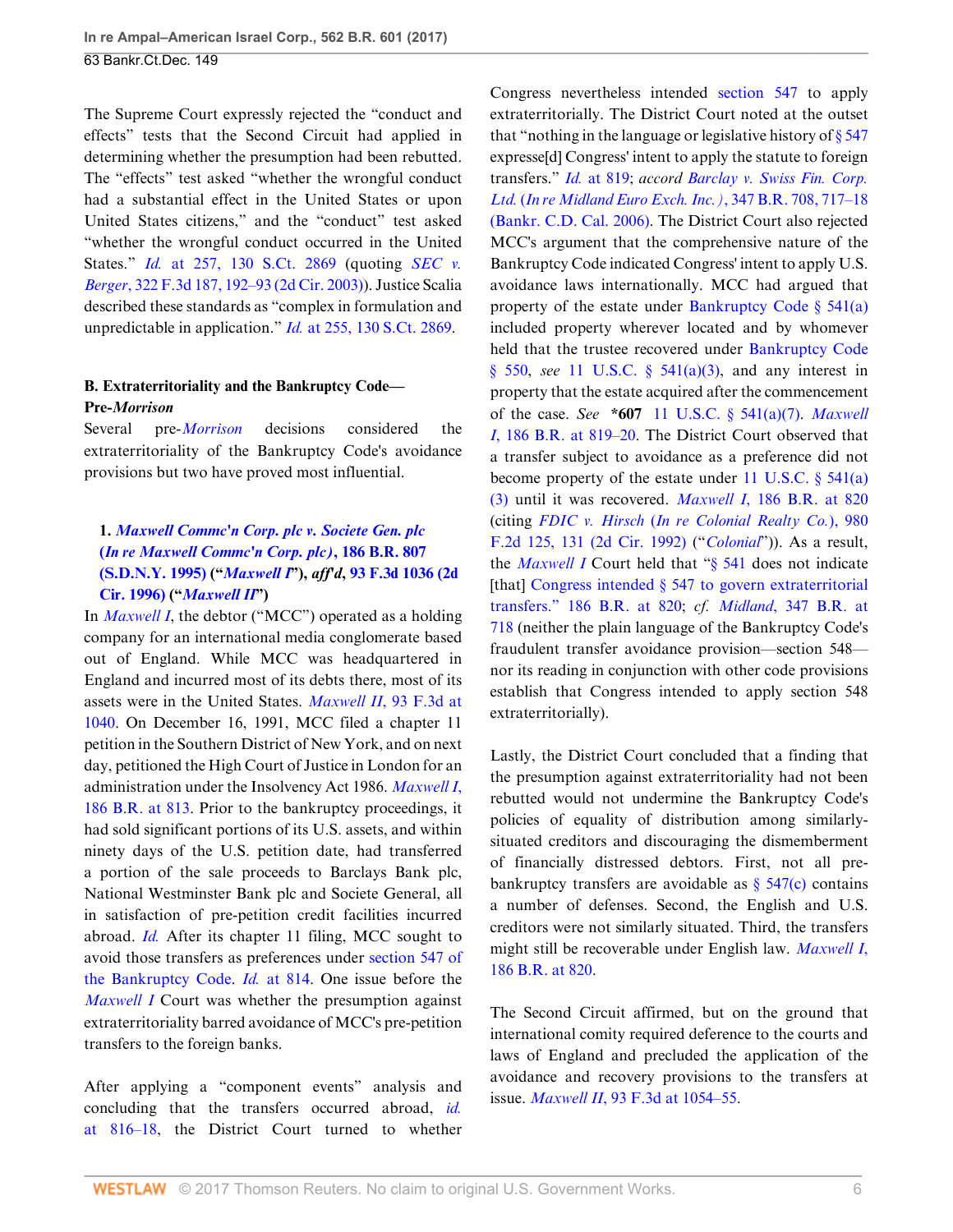# **2.** *[French v. Liebmann](http://www.westlaw.com/Link/Document/FullText?findType=Y&serNum=2008409278&pubNum=0000506&originatingDoc=Ifbf9f7d0d6fa11e6b27be1b44e7e7e5b&refType=RP&originationContext=document&vr=3.0&rs=cblt1.0&transitionType=DocumentItem&contextData=(sc.Search))* **(***In re French)***, 440 F.3d 145 (4th [Cir.2006\),](http://www.westlaw.com/Link/Document/FullText?findType=Y&serNum=2008409278&pubNum=0000506&originatingDoc=Ifbf9f7d0d6fa11e6b27be1b44e7e7e5b&refType=RP&originationContext=document&vr=3.0&rs=cblt1.0&transitionType=DocumentItem&contextData=(sc.Search))** *cert. denied***, [549 U.S. 815, 127 S.Ct. 72, 166](http://www.westlaw.com/Link/Document/FullText?findType=Y&serNum=2009299148&pubNum=0000708&originatingDoc=Ifbf9f7d0d6fa11e6b27be1b44e7e7e5b&refType=RP&originationContext=document&vr=3.0&rs=cblt1.0&transitionType=DocumentItem&contextData=(sc.Search)) [L.Ed.2d 25 \(2006\)](http://www.westlaw.com/Link/Document/FullText?findType=Y&serNum=2009299148&pubNum=0000708&originatingDoc=Ifbf9f7d0d6fa11e6b27be1b44e7e7e5b&refType=RP&originationContext=document&vr=3.0&rs=cblt1.0&transitionType=DocumentItem&contextData=(sc.Search))**

The United States Court of Appeals for the Fourth Circuit reached the opposite conclusion in *[French](http://www.westlaw.com/Link/Document/FullText?findType=Y&serNum=2008409278&pubNum=0000506&originatingDoc=Ifbf9f7d0d6fa11e6b27be1b44e7e7e5b&refType=RP&originationContext=document&vr=3.0&rs=cblt1.0&transitionType=DocumentItem&contextData=(sc.Search))*. There, the debtor gifted her Bahamian house to her two children, both U.S. residents. The children did not immediately record the transfer, and shortly after they finally did, an involuntary chapter 7 petition was filed against the debtor by her creditors. *French*[, 440 F.3d at 148.](http://www.westlaw.com/Link/Document/FullText?findType=Y&serNum=2008409278&pubNum=0000506&originatingDoc=Ifbf9f7d0d6fa11e6b27be1b44e7e7e5b&refType=RP&fi=co_pp_sp_506_148&originationContext=document&vr=3.0&rs=cblt1.0&transitionType=DocumentItem&contextData=(sc.Search)#co_pp_sp_506_148) After the bankruptcy court ordered relief, the chapter 7 trustee filed an adversary proceeding against the children to avoid the transfer of the property as a constructive fraudulent transfer under [11 U.S.C. § 548\(a\)\(1\)\(B\).](http://www.westlaw.com/Link/Document/FullText?findType=L&pubNum=1000546&cite=11USCAS548&originatingDoc=Ifbf9f7d0d6fa11e6b27be1b44e7e7e5b&refType=SP&originationContext=document&vr=3.0&rs=cblt1.0&transitionType=DocumentItem&contextData=(sc.Search)#co_pp_50660000823d1) *[Id.](http://www.westlaw.com/Link/Document/FullText?findType=Y&serNum=2008409278&pubNum=0000506&originatingDoc=Ifbf9f7d0d6fa11e6b27be1b44e7e7e5b&refType=RP&originationContext=document&vr=3.0&rs=cblt1.0&transitionType=DocumentItem&contextData=(sc.Search))* The parties agreed that the trustee had established a *prima facie* case to avoid the transfer, but the children nevertheless moved to dismiss arguing, *inter alia*, that U.S. fraudulent transfer laws should not apply to the Bahamian transfer. *Id.* [at 149](http://www.westlaw.com/Link/Document/FullText?findType=Y&serNum=2008409278&pubNum=0000506&originatingDoc=Ifbf9f7d0d6fa11e6b27be1b44e7e7e5b&refType=RP&fi=co_pp_sp_506_149&originationContext=document&vr=3.0&rs=cblt1.0&transitionType=DocumentItem&contextData=(sc.Search)#co_pp_sp_506_149).

The *[French](http://www.westlaw.com/Link/Document/FullText?findType=Y&serNum=2008409278&pubNum=0000506&originatingDoc=Ifbf9f7d0d6fa11e6b27be1b44e7e7e5b&refType=RP&originationContext=document&vr=3.0&rs=cblt1.0&transitionType=DocumentItem&contextData=(sc.Search))* Court determined that it was unnecessary to resolve whether the transfer was extraterritorial because Congress intended international application of U.S. fraudulent transfer law, adopting the argument rejected by the *[Maxwell I](http://www.westlaw.com/Link/Document/FullText?findType=Y&serNum=1995188145&pubNum=0000164&originatingDoc=Ifbf9f7d0d6fa11e6b27be1b44e7e7e5b&refType=RP&originationContext=document&vr=3.0&rs=cblt1.0&transitionType=DocumentItem&contextData=(sc.Search))* Court. The Fourth Circuit observed that pursuant to [section 541 of the Bankruptcy Code](http://www.westlaw.com/Link/Document/FullText?findType=L&pubNum=1000611&cite=11USCAS541&originatingDoc=Ifbf9f7d0d6fa11e6b27be1b44e7e7e5b&refType=LQ&originationContext=document&vr=3.0&rs=cblt1.0&transitionType=DocumentItem&contextData=(sc.Search)), "all of a debtor's property, whether domestic or foreign, [was] 'property of the estate' subject to the bankruptcy court's *in rem* jurisdiction." *Id*[. at 151.](http://www.westlaw.com/Link/Document/FullText?findType=Y&serNum=2008409278&pubNum=0000506&originatingDoc=Ifbf9f7d0d6fa11e6b27be1b44e7e7e5b&refType=RP&fi=co_pp_sp_506_151&originationContext=document&vr=3.0&rs=cblt1.0&transitionType=DocumentItem&contextData=(sc.Search)#co_pp_sp_506_151) In turn, [section](http://www.westlaw.com/Link/Document/FullText?findType=L&pubNum=1000546&cite=11USCAS548&originatingDoc=Ifbf9f7d0d6fa11e6b27be1b44e7e7e5b&refType=LQ&originationContext=document&vr=3.0&rs=cblt1.0&transitionType=DocumentItem&contextData=(sc.Search)) [548](http://www.westlaw.com/Link/Document/FullText?findType=L&pubNum=1000546&cite=11USCAS548&originatingDoc=Ifbf9f7d0d6fa11e6b27be1b44e7e7e5b&refType=LQ&originationContext=document&vr=3.0&rs=cblt1.0&transitionType=DocumentItem&contextData=(sc.Search)) "allow[ed] the avoidance of certain transfers of such 'interest[s] of the debtor in property.' " *[Id.](http://www.westlaw.com/Link/Document/FullText?findType=Y&serNum=2008409278&pubNum=0000506&originatingDoc=Ifbf9f7d0d6fa11e6b27be1b44e7e7e5b&refType=RP&originationContext=document&vr=3.0&rs=cblt1.0&transitionType=DocumentItem&contextData=(sc.Search))* (quoting [11 U.S.C. § 548\(a\)\(1\)\)](http://www.westlaw.com/Link/Document/FullText?findType=L&pubNum=1000546&cite=11USCAS548&originatingDoc=Ifbf9f7d0d6fa11e6b27be1b44e7e7e5b&refType=SP&originationContext=document&vr=3.0&rs=cblt1.0&transitionType=DocumentItem&contextData=(sc.Search)#co_pp_7b9b000044381). Accordingly, the Fourth Circuit explained:

> By incorporating the language of [§ 541](http://www.westlaw.com/Link/Document/FullText?findType=L&pubNum=1000611&cite=11USCAS541&originatingDoc=Ifbf9f7d0d6fa11e6b27be1b44e7e7e5b&refType=LQ&originationContext=document&vr=3.0&rs=cblt1.0&transitionType=DocumentItem&contextData=(sc.Search)) to define what property a trustee may recover under his avoidance powers, [§ 548](http://www.westlaw.com/Link/Document/FullText?findType=L&pubNum=1000546&cite=11USCAS548&originatingDoc=Ifbf9f7d0d6fa11e6b27be1b44e7e7e5b&refType=LQ&originationContext=document&vr=3.0&rs=cblt1.0&transitionType=DocumentItem&contextData=(sc.Search)) plainly allows a trustee to avoid any transfer of property that *would have been* "property of the estate" prior to the transfer in question—as defined by § 541—even if that property is not "property of the estate" *now*.... **\*608** Through this incorporation, Congress made manifest its intent that  $\S$  548 apply to all property that, absent a prepetition transfer, would have been property of the estate, wherever that property is located.

*Id.* [at 151–52](http://www.westlaw.com/Link/Document/FullText?findType=Y&serNum=2008409278&pubNum=0000506&originatingDoc=Ifbf9f7d0d6fa11e6b27be1b44e7e7e5b&refType=RP&fi=co_pp_sp_506_151&originationContext=document&vr=3.0&rs=cblt1.0&transitionType=DocumentItem&contextData=(sc.Search)#co_pp_sp_506_151) (emphases in original; footnote omitted). *Accord [Weisfelner v. Blavatnik](http://www.westlaw.com/Link/Document/FullText?findType=Y&serNum=2037954008&pubNum=0000164&originatingDoc=Ifbf9f7d0d6fa11e6b27be1b44e7e7e5b&refType=RP&fi=co_pp_sp_164_151&originationContext=document&vr=3.0&rs=cblt1.0&transitionType=DocumentItem&contextData=(sc.Search)#co_pp_sp_164_151)* (*In re Lyondell Chem. Co.*[\), 543 B.R. 127, 151–52 \(Bankr.](http://www.westlaw.com/Link/Document/FullText?findType=Y&serNum=2037954008&pubNum=0000164&originatingDoc=Ifbf9f7d0d6fa11e6b27be1b44e7e7e5b&refType=RP&fi=co_pp_sp_164_151&originationContext=document&vr=3.0&rs=cblt1.0&transitionType=DocumentItem&contextData=(sc.Search)#co_pp_sp_164_151) [S.D.N.Y. 2016\)](http://www.westlaw.com/Link/Document/FullText?findType=Y&serNum=2037954008&pubNum=0000164&originatingDoc=Ifbf9f7d0d6fa11e6b27be1b44e7e7e5b&refType=RP&fi=co_pp_sp_164_151&originationContext=document&vr=3.0&rs=cblt1.0&transitionType=DocumentItem&contextData=(sc.Search)#co_pp_sp_164_151) ("*[Lyondell](http://www.westlaw.com/Link/Document/FullText?findType=Y&serNum=2037954008&pubNum=0000164&originatingDoc=Ifbf9f7d0d6fa11e6b27be1b44e7e7e5b&refType=RP&originationContext=document&vr=3.0&rs=cblt1.0&transitionType=DocumentItem&contextData=(sc.Search))*") (agreeing with *[French](http://www.westlaw.com/Link/Document/FullText?findType=Y&serNum=2008409278&pubNum=0000506&originatingDoc=Ifbf9f7d0d6fa11e6b27be1b44e7e7e5b&refType=RP&originationContext=document&vr=3.0&rs=cblt1.0&transitionType=DocumentItem&contextData=(sc.Search))* that Congress intended extraterritorial application of [section 548 of the Bankruptcy Code](http://www.westlaw.com/Link/Document/FullText?findType=L&pubNum=1000611&cite=11USCAS548&originatingDoc=Ifbf9f7d0d6fa11e6b27be1b44e7e7e5b&refType=LQ&originationContext=document&vr=3.0&rs=cblt1.0&transitionType=DocumentItem&contextData=(sc.Search))); Jay Lawrence Westbrook, *[Avoidance of Pre–Bankruptcy Transactions](http://www.westlaw.com/Link/Document/FullText?findType=Y&serNum=0333224807&pubNum=0001480&originatingDoc=Ifbf9f7d0d6fa11e6b27be1b44e7e7e5b&refType=LR&fi=co_pp_sp_1480_907&originationContext=document&vr=3.0&rs=cblt1.0&transitionType=DocumentItem&contextData=(sc.Search)#co_pp_sp_1480_907) [in Multinational Bankruptcy Cases](http://www.westlaw.com/Link/Document/FullText?findType=Y&serNum=0333224807&pubNum=0001480&originatingDoc=Ifbf9f7d0d6fa11e6b27be1b44e7e7e5b&refType=LR&fi=co_pp_sp_1480_907&originationContext=document&vr=3.0&rs=cblt1.0&transitionType=DocumentItem&contextData=(sc.Search)#co_pp_sp_1480_907)*, 42 TEX. INT'L L.J. [899, 907 \(2007\)](http://www.westlaw.com/Link/Document/FullText?findType=Y&serNum=0333224807&pubNum=0001480&originatingDoc=Ifbf9f7d0d6fa11e6b27be1b44e7e7e5b&refType=LR&fi=co_pp_sp_1480_907&originationContext=document&vr=3.0&rs=cblt1.0&transitionType=DocumentItem&contextData=(sc.Search)#co_pp_sp_1480_907) ( "Westbrook") (same); *contra [Midland](http://www.westlaw.com/Link/Document/FullText?findType=Y&serNum=2009743716&pubNum=0000164&originatingDoc=Ifbf9f7d0d6fa11e6b27be1b44e7e7e5b&refType=RP&fi=co_pp_sp_164_718&originationContext=document&vr=3.0&rs=cblt1.0&transitionType=DocumentItem&contextData=(sc.Search)#co_pp_sp_164_718)*, [347 B.R. at 718](http://www.westlaw.com/Link/Document/FullText?findType=Y&serNum=2009743716&pubNum=0000164&originatingDoc=Ifbf9f7d0d6fa11e6b27be1b44e7e7e5b&refType=RP&fi=co_pp_sp_164_718&originationContext=document&vr=3.0&rs=cblt1.0&transitionType=DocumentItem&contextData=(sc.Search)#co_pp_sp_164_718) ("*[In re French](http://www.westlaw.com/Link/Document/FullText?findType=Y&serNum=2008409278&pubNum=0000506&originatingDoc=Ifbf9f7d0d6fa11e6b27be1b44e7e7e5b&refType=RP&originationContext=document&vr=3.0&rs=cblt1.0&transitionType=DocumentItem&contextData=(sc.Search))* totally ignores [§ 541\(a\)\(3\)](http://www.westlaw.com/Link/Document/FullText?findType=L&pubNum=1000611&cite=11USCAS541&originatingDoc=Ifbf9f7d0d6fa11e6b27be1b44e7e7e5b&refType=LQ&originationContext=document&vr=3.0&rs=cblt1.0&transitionType=DocumentItem&contextData=(sc.Search)) and uses an unclear and convoluted method to reach its conclusion."). The Fourth Circuit also noted the split in the law on the question of whether "property of the estate" included fraudulently transferred property, but did not have to take a side given its conclusion that  $\S$  548 extended to the Bahamian property. *French*[, 440 F.3d at 151–52 n. 2](http://www.westlaw.com/Link/Document/FullText?findType=Y&serNum=2008409278&pubNum=0000506&originatingDoc=Ifbf9f7d0d6fa11e6b27be1b44e7e7e5b&refType=RP&fi=co_pp_sp_506_151&originationContext=document&vr=3.0&rs=cblt1.0&transitionType=DocumentItem&contextData=(sc.Search)#co_pp_sp_506_151).

# **3.** *[Begier v. Internal Revenue Service](http://www.westlaw.com/Link/Document/FullText?findType=Y&serNum=1990086717&pubNum=0000708&originatingDoc=Ifbf9f7d0d6fa11e6b27be1b44e7e7e5b&refType=RP&originationContext=document&vr=3.0&rs=cblt1.0&transitionType=DocumentItem&contextData=(sc.Search))***, 496 U.S. 53, 110 [S.Ct. 2258, 110 L.Ed.2d 46 \(1990\)](http://www.westlaw.com/Link/Document/FullText?findType=Y&serNum=1990086717&pubNum=0000708&originatingDoc=Ifbf9f7d0d6fa11e6b27be1b44e7e7e5b&refType=RP&originationContext=document&vr=3.0&rs=cblt1.0&transitionType=DocumentItem&contextData=(sc.Search))**

The *[French](http://www.westlaw.com/Link/Document/FullText?findType=Y&serNum=2008409278&pubNum=0000506&originatingDoc=Ifbf9f7d0d6fa11e6b27be1b44e7e7e5b&refType=RP&originationContext=document&vr=3.0&rs=cblt1.0&transitionType=DocumentItem&contextData=(sc.Search))* Court cited *[Begier v. IRS](http://www.westlaw.com/Link/Document/FullText?findType=Y&serNum=1990086717&pubNum=0000780&originatingDoc=Ifbf9f7d0d6fa11e6b27be1b44e7e7e5b&refType=RP&originationContext=document&vr=3.0&rs=cblt1.0&transitionType=DocumentItem&contextData=(sc.Search))* in support of its conclusion that Congress intended [Bankruptcy Code § 548](http://www.westlaw.com/Link/Document/FullText?findType=L&pubNum=1000611&cite=11USCAS548&originatingDoc=Ifbf9f7d0d6fa11e6b27be1b44e7e7e5b&refType=LQ&originationContext=document&vr=3.0&rs=cblt1.0&transitionType=DocumentItem&contextData=(sc.Search)) to apply extraterritorially. *[Begier](http://www.westlaw.com/Link/Document/FullText?findType=Y&serNum=1990086717&pubNum=0000780&originatingDoc=Ifbf9f7d0d6fa11e6b27be1b44e7e7e5b&refType=RP&originationContext=document&vr=3.0&rs=cblt1.0&transitionType=DocumentItem&contextData=(sc.Search))* did not deal with the issue of extraterritoriality. There, the chapter 7 trustee sued to avoid and recover a preferential transfer made by the debtor within ninety days of the petition date to satisfy a debt owing for trust fund taxes. The issue before the Supreme Court was whether the transferred property was property of the debtor within the meaning of [Bankruptcy](http://www.westlaw.com/Link/Document/FullText?findType=L&pubNum=1000611&cite=11USCAS541&originatingDoc=Ifbf9f7d0d6fa11e6b27be1b44e7e7e5b&refType=LQ&originationContext=document&vr=3.0&rs=cblt1.0&transitionType=DocumentItem&contextData=(sc.Search)) [Code § 541](http://www.westlaw.com/Link/Document/FullText?findType=L&pubNum=1000611&cite=11USCAS541&originatingDoc=Ifbf9f7d0d6fa11e6b27be1b44e7e7e5b&refType=LQ&originationContext=document&vr=3.0&rs=cblt1.0&transitionType=DocumentItem&contextData=(sc.Search)) at the time of the transfer.

The Supreme Court began by reminding that "[e]quality of distribution among creditors is a central policy of the Bankruptcy Code," and 547(b) furthered that policy by allowing the trustee to avoid and recover certain preferential payments that favored transferee creditors over other creditors. *Begier*[, 496 U.S. at 58, 110 S.Ct.](http://www.westlaw.com/Link/Document/FullText?findType=Y&serNum=1990086717&pubNum=0000708&originatingDoc=Ifbf9f7d0d6fa11e6b27be1b44e7e7e5b&refType=RP&fi=co_pp_sp_708_58&originationContext=document&vr=3.0&rs=cblt1.0&transitionType=DocumentItem&contextData=(sc.Search)#co_pp_sp_708_58) [2258](http://www.westlaw.com/Link/Document/FullText?findType=Y&serNum=1990086717&pubNum=0000708&originatingDoc=Ifbf9f7d0d6fa11e6b27be1b44e7e7e5b&refType=RP&fi=co_pp_sp_708_58&originationContext=document&vr=3.0&rs=cblt1.0&transitionType=DocumentItem&contextData=(sc.Search)#co_pp_sp_708_58). The Supreme Court then added an important qualification: "if the debtor transfers property that would not have been available for distribution to his creditors in a bankruptcy proceeding, the policy behind the avoidance power is not implicated. The reach of [§ 547\(b\)](http://www.westlaw.com/Link/Document/FullText?findType=L&pubNum=1000611&cite=11USCAS547&originatingDoc=Ifbf9f7d0d6fa11e6b27be1b44e7e7e5b&refType=LQ&originationContext=document&vr=3.0&rs=cblt1.0&transitionType=DocumentItem&contextData=(sc.Search))'s avoidance power is therefore limited to transfers of 'property of the debtor.' " *[Id.](http://www.westlaw.com/Link/Document/FullText?findType=Y&serNum=1990086717&pubNum=0000780&originatingDoc=Ifbf9f7d0d6fa11e6b27be1b44e7e7e5b&refType=RP&originationContext=document&vr=3.0&rs=cblt1.0&transitionType=DocumentItem&contextData=(sc.Search))*

This led the Supreme Court to consider the relationship between [Bankruptcy Code § 541\(a\),](http://www.westlaw.com/Link/Document/FullText?findType=L&pubNum=1000611&cite=11USCAS541&originatingDoc=Ifbf9f7d0d6fa11e6b27be1b44e7e7e5b&refType=LQ&originationContext=document&vr=3.0&rs=cblt1.0&transitionType=DocumentItem&contextData=(sc.Search)) which defines "property of the estate," and [Bankruptcy Code § 547\(b\)](http://www.westlaw.com/Link/Document/FullText?findType=L&pubNum=1000611&cite=11USCAS547&originatingDoc=Ifbf9f7d0d6fa11e6b27be1b44e7e7e5b&refType=LQ&originationContext=document&vr=3.0&rs=cblt1.0&transitionType=DocumentItem&contextData=(sc.Search)) which allows the avoidance of pre-petition transfers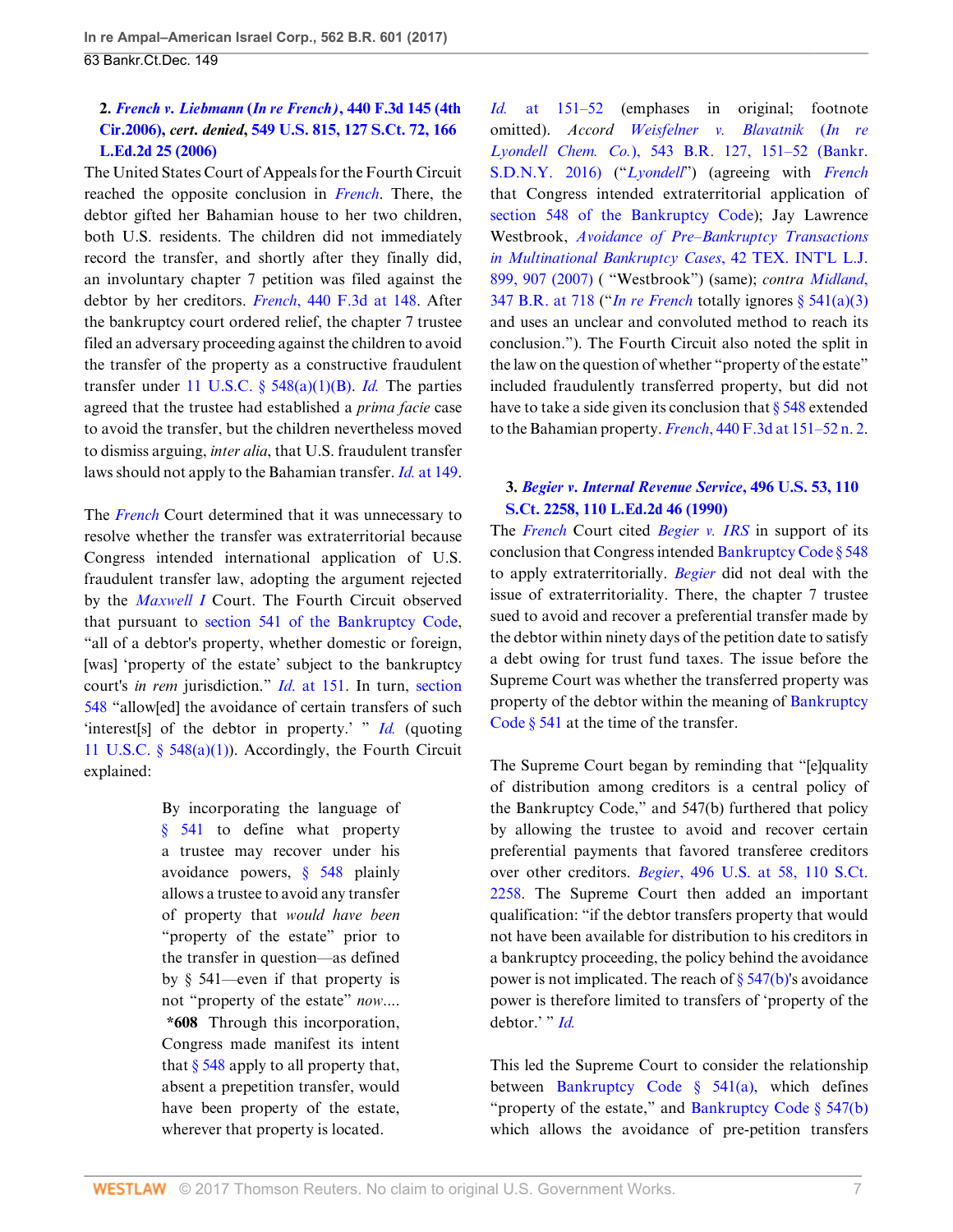of "property of the debtor." Harmonizing the two provisions, the Supreme Court stated:

> The Bankruptcy Code does not define "property of the debtor." Because the purpose of the avoidance provision is to preserve the property includable within the bankruptcy estate—the property available for distribution to creditors— *"property of the debtor" subject to the preferential transfer provision is best understood as that property that would have been part of the estate had it not been transferred before the commencement of bankruptcy proceedings.* For guidance, then, we must turn to [§ 541](http://www.westlaw.com/Link/Document/FullText?findType=L&pubNum=1000611&cite=11USCAS541&originatingDoc=Ifbf9f7d0d6fa11e6b27be1b44e7e7e5b&refType=LQ&originationContext=document&vr=3.0&rs=cblt1.0&transitionType=DocumentItem&contextData=(sc.Search)), which delineates the scope of "property of the estate" and serves as the postpetition analog to  $\frac{8}{9}$ [547\(b\)](http://www.westlaw.com/Link/Document/FullText?findType=L&pubNum=1000611&cite=11USCAS547&originatingDoc=Ifbf9f7d0d6fa11e6b27be1b44e7e7e5b&refType=LQ&originationContext=document&vr=3.0&rs=cblt1.0&transitionType=DocumentItem&contextData=(sc.Search))'s "property of the debtor."

*Id.* [at 58–59](http://www.westlaw.com/Link/Document/FullText?findType=Y&serNum=1990086717&pubNum=0000780&originatingDoc=Ifbf9f7d0d6fa11e6b27be1b44e7e7e5b&refType=RP&fi=co_pp_sp_780_58&originationContext=document&vr=3.0&rs=cblt1.0&transitionType=DocumentItem&contextData=(sc.Search)#co_pp_sp_780_58) (emphasis added); *accord [Cullen Ctr. Bank &](http://www.westlaw.com/Link/Document/FullText?findType=Y&serNum=1996279401&pubNum=0000506&originatingDoc=Ifbf9f7d0d6fa11e6b27be1b44e7e7e5b&refType=RP&fi=co_pp_sp_506_1416&originationContext=document&vr=3.0&rs=cblt1.0&transitionType=DocumentItem&contextData=(sc.Search)#co_pp_sp_506_1416) Trust v. Hensley* (*In re Criswell)*[, 102 F.3d 1411, 1416 \(5th](http://www.westlaw.com/Link/Document/FullText?findType=Y&serNum=1996279401&pubNum=0000506&originatingDoc=Ifbf9f7d0d6fa11e6b27be1b44e7e7e5b&refType=RP&fi=co_pp_sp_506_1416&originationContext=document&vr=3.0&rs=cblt1.0&transitionType=DocumentItem&contextData=(sc.Search)#co_pp_sp_506_1416) [Cir. 1997\)\(](http://www.westlaw.com/Link/Document/FullText?findType=Y&serNum=1996279401&pubNum=0000506&originatingDoc=Ifbf9f7d0d6fa11e6b27be1b44e7e7e5b&refType=RP&fi=co_pp_sp_506_1416&originationContext=document&vr=3.0&rs=cblt1.0&transitionType=DocumentItem&contextData=(sc.Search)#co_pp_sp_506_1416)"[W]e agree with the district court **\*609** that it makes most sense to read the term 'interest of the debtor in property' under  $\S 547(b)$  as here being synonymous with the term 'property of the estate' under [§ 541](http://www.westlaw.com/Link/Document/FullText?findType=L&pubNum=1000611&cite=11USCAS541&originatingDoc=Ifbf9f7d0d6fa11e6b27be1b44e7e7e5b&refType=LQ&originationContext=document&vr=3.0&rs=cblt1.0&transitionType=DocumentItem&contextData=(sc.Search))."); *[Glinka v.](http://www.westlaw.com/Link/Document/FullText?findType=Y&serNum=1996217538&pubNum=0000506&originatingDoc=Ifbf9f7d0d6fa11e6b27be1b44e7e7e5b&refType=RP&fi=co_pp_sp_506_25&originationContext=document&vr=3.0&rs=cblt1.0&transitionType=DocumentItem&contextData=(sc.Search)#co_pp_sp_506_25) Bank of Vermont* (*[In re Kelton Motors, Inc.](http://www.westlaw.com/Link/Document/FullText?findType=Y&serNum=1996217538&pubNum=0000506&originatingDoc=Ifbf9f7d0d6fa11e6b27be1b44e7e7e5b&refType=RP&fi=co_pp_sp_506_25&originationContext=document&vr=3.0&rs=cblt1.0&transitionType=DocumentItem&contextData=(sc.Search)#co_pp_sp_506_25)*), 97 F.3d 22, 25 [\(2d Cir. 1996\)](http://www.westlaw.com/Link/Document/FullText?findType=Y&serNum=1996217538&pubNum=0000506&originatingDoc=Ifbf9f7d0d6fa11e6b27be1b44e7e7e5b&refType=RP&fi=co_pp_sp_506_25&originationContext=document&vr=3.0&rs=cblt1.0&transitionType=DocumentItem&contextData=(sc.Search)#co_pp_sp_506_25) ("[T]he trustee may only seek to reach those legal or equitable interests that the debtor would have held at the time of the petition but for the debtor's transfer of those interests."). The Supreme Court added that recent changes in the terminology in  $\S$  547(b) confirmed the view that  $\S$  541 guided the interpretation of property of the debtor as used in  $\S$  547(b):

[Section 547\(b\)](http://www.westlaw.com/Link/Document/FullText?findType=L&pubNum=1000611&cite=11USCAS547&originatingDoc=Ifbf9f7d0d6fa11e6b27be1b44e7e7e5b&refType=LQ&originationContext=document&vr=3.0&rs=cblt1.0&transitionType=DocumentItem&contextData=(sc.Search)) thus now mirrors  $\S$  541's definition of "property of the estate" as certain "interests of the debtor in property." [11 U.S.C. § 541\(a\)\(1\)](http://www.westlaw.com/Link/Document/FullText?findType=L&pubNum=1000546&cite=11USCAS541&originatingDoc=Ifbf9f7d0d6fa11e6b27be1b44e7e7e5b&refType=SP&originationContext=document&vr=3.0&rs=cblt1.0&transitionType=DocumentItem&contextData=(sc.Search)#co_pp_7b9b000044381) (1988 ed.).... We therefore read both the older language ("property of the debtor") and the current language ("an interest of the debtor in property") as coextensive with "interests of the debtor in property" as that term is used in [11](http://www.westlaw.com/Link/Document/FullText?findType=L&pubNum=1000546&cite=11USCAS541&originatingDoc=Ifbf9f7d0d6fa11e6b27be1b44e7e7e5b&refType=SP&originationContext=document&vr=3.0&rs=cblt1.0&transitionType=DocumentItem&contextData=(sc.Search)#co_pp_7b9b000044381) U.S.C.  $\S$  541(a)(1) (1988 ed.).

*Begier*[, 496 U.S. at 59 n. 3, 110 S.Ct. 2258](http://www.westlaw.com/Link/Document/FullText?findType=Y&serNum=1990086717&pubNum=0000708&originatingDoc=Ifbf9f7d0d6fa11e6b27be1b44e7e7e5b&refType=RP&originationContext=document&vr=3.0&rs=cblt1.0&transitionType=DocumentItem&contextData=(sc.Search)).

The Supreme Court concluded that the trustee could not avoid the transfers "[b]ecause the debtor does not own an equitable interest in property he holds in trust for another, that interest is not 'property of the estate.' Nor is such an equitable interest 'property of the debtor' for purposes of [§ 547\(b\).](http://www.westlaw.com/Link/Document/FullText?findType=L&pubNum=1000611&cite=11USCAS547&originatingDoc=Ifbf9f7d0d6fa11e6b27be1b44e7e7e5b&refType=LQ&originationContext=document&vr=3.0&rs=cblt1.0&transitionType=DocumentItem&contextData=(sc.Search))" *Begier*[, 496 U.S. at 59, 110 S.Ct. 2258.](http://www.westlaw.com/Link/Document/FullText?findType=Y&serNum=1990086717&pubNum=0000708&originatingDoc=Ifbf9f7d0d6fa11e6b27be1b44e7e7e5b&refType=RP&originationContext=document&vr=3.0&rs=cblt1.0&transitionType=DocumentItem&contextData=(sc.Search))

# **C. Extraterritoriality and the Bankruptcy Code— Post–***Morrison*

# **1.** *[Picard v. Bureau of Labor Ins.](http://www.westlaw.com/Link/Document/FullText?findType=Y&serNum=2028864184&pubNum=0000164&originatingDoc=Ifbf9f7d0d6fa11e6b27be1b44e7e7e5b&refType=RP&originationContext=document&vr=3.0&rs=cblt1.0&transitionType=DocumentItem&contextData=(sc.Search))* **(***In re BLMIS)***, 480 [B.R. 501 \(Bankr. S.D.N.Y. 2012\)](http://www.westlaw.com/Link/Document/FullText?findType=Y&serNum=2028864184&pubNum=0000164&originatingDoc=Ifbf9f7d0d6fa11e6b27be1b44e7e7e5b&refType=RP&originationContext=document&vr=3.0&rs=cblt1.0&transitionType=DocumentItem&contextData=(sc.Search))**

<span id="page-7-1"></span>After *[Morrison](http://www.westlaw.com/Link/Document/FullText?findType=Y&serNum=2022366653&pubNum=0000780&originatingDoc=Ifbf9f7d0d6fa11e6b27be1b44e7e7e5b&refType=RP&originationContext=document&vr=3.0&rs=cblt1.0&transitionType=DocumentItem&contextData=(sc.Search))*, the issue of whether the Bankruptcy Code's avoidance and recovery provisions reached foreign transfers was first addressed in *[Picard v. Bureau of Labor](http://www.westlaw.com/Link/Document/FullText?findType=Y&serNum=2028864184&pubNum=0000164&originatingDoc=Ifbf9f7d0d6fa11e6b27be1b44e7e7e5b&refType=RP&originationContext=document&vr=3.0&rs=cblt1.0&transitionType=DocumentItem&contextData=(sc.Search)) Ins.* (*In re BLMIS)*[, 480 B.R. 501 \(Bankr. S.D.N.Y. 2012\)](http://www.westlaw.com/Link/Document/FullText?findType=Y&serNum=2028864184&pubNum=0000164&originatingDoc=Ifbf9f7d0d6fa11e6b27be1b44e7e7e5b&refType=RP&originationContext=document&vr=3.0&rs=cblt1.0&transitionType=DocumentItem&contextData=(sc.Search)) ("*[BLI](http://www.westlaw.com/Link/Document/FullText?findType=Y&serNum=2028864184&originatingDoc=Ifbf9f7d0d6fa11e6b27be1b44e7e7e5b&refType=RP&originationContext=document&vr=3.0&rs=cblt1.0&transitionType=DocumentItem&contextData=(sc.Search))*"). BLI, a Taiwanese entity, invested in Fairfield Sentry, a large feeder fund organized in the British Virgin Islands that invested substantially all of its assets in BLMIS,  $\frac{7}{7}$  $\frac{7}{7}$  $\frac{7}{7}$  the vehicle through which Madoff operated his Ponzi scheme. BLI submitted a redemption request to Fairfield Sentry and provided wire instructions. Pursuant to those instructions, Fairfield Sentry sent \$42,123,406 from a Dublin bank account to a New York JP Morgan Account specified by BLI, and the redemption payment was then sent on to BLI's JP Morgan account in London. *Id.* [at 509](http://www.westlaw.com/Link/Document/FullText?findType=Y&serNum=2028864184&pubNum=0000164&originatingDoc=Ifbf9f7d0d6fa11e6b27be1b44e7e7e5b&refType=RP&fi=co_pp_sp_164_509&originationContext=document&vr=3.0&rs=cblt1.0&transitionType=DocumentItem&contextData=(sc.Search)#co_pp_sp_164_509). Following his appointment, the BLMIS trustee sought to recover the subsequent transfers made by Fairfield Sentry to BLI pursuant to [section 550 of](http://www.westlaw.com/Link/Document/FullText?findType=L&pubNum=1000611&cite=11USCAS550&originatingDoc=Ifbf9f7d0d6fa11e6b27be1b44e7e7e5b&refType=LQ&originationContext=document&vr=3.0&rs=cblt1.0&transitionType=DocumentItem&contextData=(sc.Search)) [the Bankruptcy Code.](http://www.westlaw.com/Link/Document/FullText?findType=L&pubNum=1000611&cite=11USCAS550&originatingDoc=Ifbf9f7d0d6fa11e6b27be1b44e7e7e5b&refType=LQ&originationContext=document&vr=3.0&rs=cblt1.0&transitionType=DocumentItem&contextData=(sc.Search)) BLI moved to dismiss arguing, *inter alia*, that the trustee's claims were barred by the presumption against extraterritoriality.

<span id="page-7-0"></span>[7](#page-7-1) "BLMIS" refers to Bernard L. Madoff Investment Securities, LLC.

Denying the motion, the Bankruptcy Court engaged in the two-step analysis required by *[Morrison](http://www.westlaw.com/Link/Document/FullText?findType=Y&serNum=2022366653&pubNum=0000780&originatingDoc=Ifbf9f7d0d6fa11e6b27be1b44e7e7e5b&refType=RP&originationContext=document&vr=3.0&rs=cblt1.0&transitionType=DocumentItem&contextData=(sc.Search))*. Beginning with the second step, Judge Lifland held that the "focus" of "the avoidance and recovery sections [of the Bankruptcy Code] is on the initial transfers that deplete the bankruptcy estate and not on the recipient of the transfers or the subsequent transfers." *Id.* [at 524](http://www.westlaw.com/Link/Document/FullText?findType=Y&serNum=2028864184&pubNum=0000164&originatingDoc=Ifbf9f7d0d6fa11e6b27be1b44e7e7e5b&refType=RP&fi=co_pp_sp_164_524&originationContext=document&vr=3.0&rs=cblt1.0&transitionType=DocumentItem&contextData=(sc.Search)#co_pp_sp_164_524); *accord [Begier](http://www.westlaw.com/Link/Document/FullText?findType=Y&serNum=1990086717&pubNum=0000708&originatingDoc=Ifbf9f7d0d6fa11e6b27be1b44e7e7e5b&refType=RP&originationContext=document&vr=3.0&rs=cblt1.0&transitionType=DocumentItem&contextData=(sc.Search))*, 496 [U.S. at 58, 110 S.Ct. 2258](http://www.westlaw.com/Link/Document/FullText?findType=Y&serNum=1990086717&pubNum=0000708&originatingDoc=Ifbf9f7d0d6fa11e6b27be1b44e7e7e5b&refType=RP&originationContext=document&vr=3.0&rs=cblt1.0&transitionType=DocumentItem&contextData=(sc.Search)) (stating that "the purpose of the [preference] avoidance provision is to preserve the property includable within the bankruptcy estate—the property available for distribution to creditors"); *[French,](http://www.westlaw.com/Link/Document/FullText?findType=Y&serNum=2008409278&pubNum=0000506&originatingDoc=Ifbf9f7d0d6fa11e6b27be1b44e7e7e5b&refType=RP&fi=co_pp_sp_506_154&originationContext=document&vr=3.0&rs=cblt1.0&transitionType=DocumentItem&contextData=(sc.Search)#co_pp_sp_506_154)* [440 F.3d at 154](http://www.westlaw.com/Link/Document/FullText?findType=Y&serNum=2008409278&pubNum=0000506&originatingDoc=Ifbf9f7d0d6fa11e6b27be1b44e7e7e5b&refType=RP&fi=co_pp_sp_506_154&originationContext=document&vr=3.0&rs=cblt1.0&transitionType=DocumentItem&contextData=(sc.Search)#co_pp_sp_506_154) ("[T]he Code's avoidance provisions protect creditors by preserving the bankruptcy estate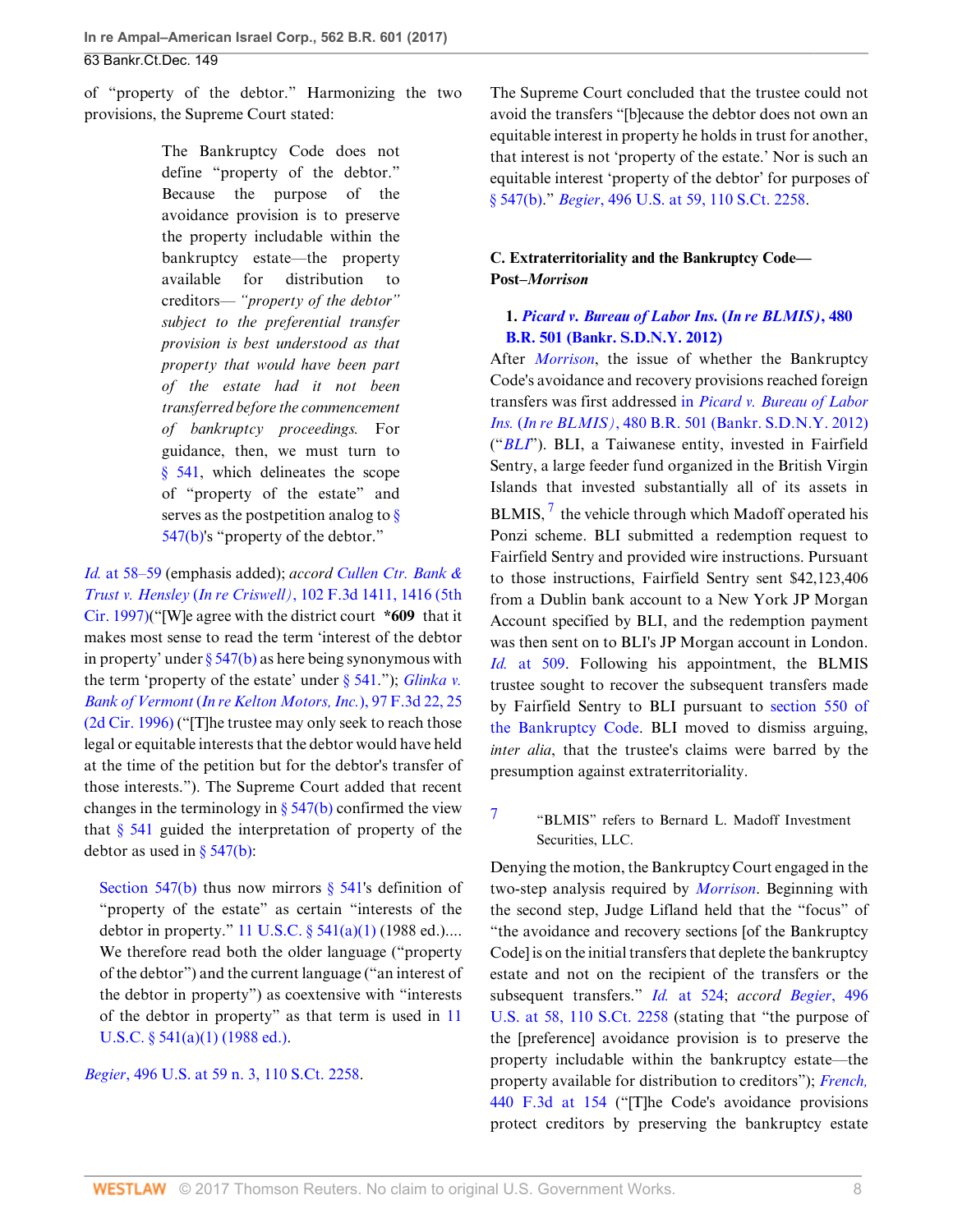against illegitimate depletions." **\*610** ). The depletion of the BLMIS estate occurred domestically because the transfers at issue originated from BLMIS' JPMorgan account in New York and went to Fairfield Sentry's New York account at HSBC. *BLI*[, 480 B.R. at 525](http://www.westlaw.com/Link/Document/FullText?findType=Y&serNum=2028864184&pubNum=0000164&originatingDoc=Ifbf9f7d0d6fa11e6b27be1b44e7e7e5b&refType=RP&fi=co_pp_sp_164_525&originationContext=document&vr=3.0&rs=cblt1.0&transitionType=DocumentItem&contextData=(sc.Search)#co_pp_sp_164_525). "As the focus of [Section 550](http://www.westlaw.com/Link/Document/FullText?findType=L&pubNum=1000611&cite=11USCAS550&originatingDoc=Ifbf9f7d0d6fa11e6b27be1b44e7e7e5b&refType=LQ&originationContext=document&vr=3.0&rs=cblt1.0&transitionType=DocumentItem&contextData=(sc.Search)) occurred domestically, the fact that BLI received BLMIS's fraudulently transferred property in a foreign country does not make the Trustee's application of this section extraterritorial." *[Id.](http://www.westlaw.com/Link/Document/FullText?findType=Y&serNum=2028864184&pubNum=0000164&originatingDoc=Ifbf9f7d0d6fa11e6b27be1b44e7e7e5b&refType=RP&originationContext=document&vr=3.0&rs=cblt1.0&transitionType=DocumentItem&contextData=(sc.Search))* [8](#page-8-0)

<span id="page-8-0"></span>[8](#page-8-1) The Court added that pragmatic considerations supported its conclusion. "In particular, if the avoidance and recovery provisions ceased to be effective at the borders of the United States, a debtor could end run the Code by 'simply arrang[ing] to have the transfer made overseas,' thereby shielding them from United States law and recovery by creditors." *BLI*[, 480 B.R. at 525](http://www.westlaw.com/Link/Document/FullText?findType=Y&serNum=2028864184&pubNum=0000164&originatingDoc=Ifbf9f7d0d6fa11e6b27be1b44e7e7e5b&refType=RP&fi=co_pp_sp_164_525&originationContext=document&vr=3.0&rs=cblt1.0&transitionType=DocumentItem&contextData=(sc.Search)#co_pp_sp_164_525) (quoting *Maxwell I,* [186 B.R. at](http://www.westlaw.com/Link/Document/FullText?findType=Y&serNum=1995188145&pubNum=0000164&originatingDoc=Ifbf9f7d0d6fa11e6b27be1b44e7e7e5b&refType=RP&fi=co_pp_sp_164_816&originationContext=document&vr=3.0&rs=cblt1.0&transitionType=DocumentItem&contextData=(sc.Search)#co_pp_sp_164_816) [816\)](http://www.westlaw.com/Link/Document/FullText?findType=Y&serNum=1995188145&pubNum=0000164&originatingDoc=Ifbf9f7d0d6fa11e6b27be1b44e7e7e5b&refType=RP&fi=co_pp_sp_164_816&originationContext=document&vr=3.0&rs=cblt1.0&transitionType=DocumentItem&contextData=(sc.Search)#co_pp_sp_164_816).

While this conclusion was dispositive, Judge Lifland also addressed the first *[Morrison](http://www.westlaw.com/Link/Document/FullText?findType=Y&serNum=2022366653&pubNum=0000780&originatingDoc=Ifbf9f7d0d6fa11e6b27be1b44e7e7e5b&refType=RP&originationContext=document&vr=3.0&rs=cblt1.0&transitionType=DocumentItem&contextData=(sc.Search))* step, and concluded that "Congress demonstrated its clear intent for the extraterritorial application of [Section 550](http://www.westlaw.com/Link/Document/FullText?findType=L&pubNum=1000611&cite=11USCAS550&originatingDoc=Ifbf9f7d0d6fa11e6b27be1b44e7e7e5b&refType=LQ&originationContext=document&vr=3.0&rs=cblt1.0&transitionType=DocumentItem&contextData=(sc.Search)) through interweaving terminology and cross-references to relevant Code provisions." *Id.* [at 527](http://www.westlaw.com/Link/Document/FullText?findType=Y&serNum=2028864184&pubNum=0000164&originatingDoc=Ifbf9f7d0d6fa11e6b27be1b44e7e7e5b&refType=RP&fi=co_pp_sp_164_527&originationContext=document&vr=3.0&rs=cblt1.0&transitionType=DocumentItem&contextData=(sc.Search)#co_pp_sp_164_527). Specifically, the term "property of the estate" includes property "wherever located, and by whomever held" that was property of the debtor at the commencement of the case. [11](http://www.westlaw.com/Link/Document/FullText?findType=L&pubNum=1000546&cite=11USCAS541&originatingDoc=Ifbf9f7d0d6fa11e6b27be1b44e7e7e5b&refType=SP&originationContext=document&vr=3.0&rs=cblt1.0&transitionType=DocumentItem&contextData=(sc.Search)#co_pp_7b9b000044381) U.S.C.  $\S$  541(a)(1). Thus, "property of the estate" extends to property located worldwide. *[Id.](http://www.westlaw.com/Link/Document/FullText?findType=Y&serNum=2028864184&pubNum=0000164&originatingDoc=Ifbf9f7d0d6fa11e6b27be1b44e7e7e5b&refType=RP&originationContext=document&vr=3.0&rs=cblt1.0&transitionType=DocumentItem&contextData=(sc.Search))*; *accord* [28](http://www.westlaw.com/Link/Document/FullText?findType=L&pubNum=1000546&cite=28USCAS1334&originatingDoc=Ifbf9f7d0d6fa11e6b27be1b44e7e7e5b&refType=SP&originationContext=document&vr=3.0&rs=cblt1.0&transitionType=DocumentItem&contextData=(sc.Search)#co_pp_06a60000dfdc6) [U.S.C. § 1334\(e\)\(1\)](http://www.westlaw.com/Link/Document/FullText?findType=L&pubNum=1000546&cite=28USCAS1334&originatingDoc=Ifbf9f7d0d6fa11e6b27be1b44e7e7e5b&refType=SP&originationContext=document&vr=3.0&rs=cblt1.0&transitionType=DocumentItem&contextData=(sc.Search)#co_pp_06a60000dfdc6) (granting the District Court exclusive jurisdiction "of all the property, wherever located, of the debtor as of the commencement of [the bankruptcy] case, and of property of the estate").

The avoidance provisions of the Bankruptcy Code grant a trustee the power to avoid certain prepetition transfers "of an interest of the debtor in property," *e.g.*, [11 U.S.C.](http://www.westlaw.com/Link/Document/FullText?findType=L&pubNum=1000546&cite=11USCAS548&originatingDoc=Ifbf9f7d0d6fa11e6b27be1b44e7e7e5b&refType=SP&originationContext=document&vr=3.0&rs=cblt1.0&transitionType=DocumentItem&contextData=(sc.Search)#co_pp_7b9b000044381)  $§ 548(a)(1)$ , the same term used in Bankruptcy Code  $§ 541$ to define the scope of "property of the estate." *BLI*[, 480](http://www.westlaw.com/Link/Document/FullText?findType=Y&serNum=2028864184&pubNum=0000164&originatingDoc=Ifbf9f7d0d6fa11e6b27be1b44e7e7e5b&refType=RP&fi=co_pp_sp_164_527&originationContext=document&vr=3.0&rs=cblt1.0&transitionType=DocumentItem&contextData=(sc.Search)#co_pp_sp_164_527) [B.R. at 527.](http://www.westlaw.com/Link/Document/FullText?findType=Y&serNum=2028864184&pubNum=0000164&originatingDoc=Ifbf9f7d0d6fa11e6b27be1b44e7e7e5b&refType=RP&fi=co_pp_sp_164_527&originationContext=document&vr=3.0&rs=cblt1.0&transitionType=DocumentItem&contextData=(sc.Search)#co_pp_sp_164_527) For this reason, the concepts of "property of the estate" and "property of the debtor" are the same, separated only by time. As the Supreme Court explained in *[Begier](http://www.westlaw.com/Link/Document/FullText?findType=Y&serNum=1990086717&pubNum=0000780&originatingDoc=Ifbf9f7d0d6fa11e6b27be1b44e7e7e5b&refType=RP&originationContext=document&vr=3.0&rs=cblt1.0&transitionType=DocumentItem&contextData=(sc.Search))*, [§ 541](http://www.westlaw.com/Link/Document/FullText?findType=L&pubNum=1000611&cite=11USCAS541&originatingDoc=Ifbf9f7d0d6fa11e6b27be1b44e7e7e5b&refType=LQ&originationContext=document&vr=3.0&rs=cblt1.0&transitionType=DocumentItem&contextData=(sc.Search)) "delineates the scope of 'property of the estate' and serves as the postpetition analog to  $\S$  547(b)'s 'property of the debtor.' " *[Id.](http://www.westlaw.com/Link/Document/FullText?findType=Y&serNum=2028864184&pubNum=0000164&originatingDoc=Ifbf9f7d0d6fa11e6b27be1b44e7e7e5b&refType=RP&originationContext=document&vr=3.0&rs=cblt1.0&transitionType=DocumentItem&contextData=(sc.Search))* (quoting *Begier,* [496 U.S. at](http://www.westlaw.com/Link/Document/FullText?findType=Y&serNum=1990086717&pubNum=0000708&originatingDoc=Ifbf9f7d0d6fa11e6b27be1b44e7e7e5b&refType=RP&originationContext=document&vr=3.0&rs=cblt1.0&transitionType=DocumentItem&contextData=(sc.Search)) [58–59, 110 S.Ct. 2258](http://www.westlaw.com/Link/Document/FullText?findType=Y&serNum=1990086717&pubNum=0000708&originatingDoc=Ifbf9f7d0d6fa11e6b27be1b44e7e7e5b&refType=RP&originationContext=document&vr=3.0&rs=cblt1.0&transitionType=DocumentItem&contextData=(sc.Search))) (internal quotation marks omitted); *accord French*[, 440 F.3d at 151](http://www.westlaw.com/Link/Document/FullText?findType=Y&serNum=2008409278&pubNum=0000506&originatingDoc=Ifbf9f7d0d6fa11e6b27be1b44e7e7e5b&refType=RP&fi=co_pp_sp_506_151&originationContext=document&vr=3.0&rs=cblt1.0&transitionType=DocumentItem&contextData=(sc.Search)#co_pp_sp_506_151); *contra [Maxwell I,](http://www.westlaw.com/Link/Document/FullText?findType=Y&serNum=1995188145&pubNum=0000164&originatingDoc=Ifbf9f7d0d6fa11e6b27be1b44e7e7e5b&refType=RP&fi=co_pp_sp_164_820&originationContext=document&vr=3.0&rs=cblt1.0&transitionType=DocumentItem&contextData=(sc.Search)#co_pp_sp_164_820)* 186 [B.R. at 820–21](http://www.westlaw.com/Link/Document/FullText?findType=Y&serNum=1995188145&pubNum=0000164&originatingDoc=Ifbf9f7d0d6fa11e6b27be1b44e7e7e5b&refType=RP&fi=co_pp_sp_164_820&originationContext=document&vr=3.0&rs=cblt1.0&transitionType=DocumentItem&contextData=(sc.Search)#co_pp_sp_164_820) (concluding that Congress did not clearly express its desire that [Bankruptcy Code § 547](http://www.westlaw.com/Link/Document/FullText?findType=L&pubNum=1000611&cite=11USCAS547&originatingDoc=Ifbf9f7d0d6fa11e6b27be1b44e7e7e5b&refType=LQ&originationContext=document&vr=3.0&rs=cblt1.0&transitionType=DocumentItem&contextData=(sc.Search)) applies to foreign transfers of the debtor's property); *[Midland](http://www.westlaw.com/Link/Document/FullText?findType=Y&serNum=2009743716&pubNum=0000164&originatingDoc=Ifbf9f7d0d6fa11e6b27be1b44e7e7e5b&refType=RP&fi=co_pp_sp_164_718&originationContext=document&vr=3.0&rs=cblt1.0&transitionType=DocumentItem&contextData=(sc.Search)#co_pp_sp_164_718)*, 347 [B.R. at 718](http://www.westlaw.com/Link/Document/FullText?findType=Y&serNum=2009743716&pubNum=0000164&originatingDoc=Ifbf9f7d0d6fa11e6b27be1b44e7e7e5b&refType=RP&fi=co_pp_sp_164_718&originationContext=document&vr=3.0&rs=cblt1.0&transitionType=DocumentItem&contextData=(sc.Search)#co_pp_sp_164_718) (concluding that Congress did not intend for [§ 548](http://www.westlaw.com/Link/Document/FullText?findType=L&pubNum=1000546&cite=11USCAS548&originatingDoc=Ifbf9f7d0d6fa11e6b27be1b44e7e7e5b&refType=LQ&originationContext=document&vr=3.0&rs=cblt1.0&transitionType=DocumentItem&contextData=(sc.Search)) to apply extraterritorially).

<span id="page-8-1"></span>[Section 550](http://www.westlaw.com/Link/Document/FullText?findType=L&pubNum=1000611&cite=11USCAS550&originatingDoc=Ifbf9f7d0d6fa11e6b27be1b44e7e7e5b&refType=LQ&originationContext=document&vr=3.0&rs=cblt1.0&transitionType=DocumentItem&contextData=(sc.Search)), in turn, allows the trustee to recover the avoided transfer from the initial transferee, the person for whose benefit the transfer was made or the subsequent transferee:

> [B]y incorporating the avoidance provisions by reference, [Section 550](http://www.westlaw.com/Link/Document/FullText?findType=L&pubNum=1000611&cite=11USCAS550&originatingDoc=Ifbf9f7d0d6fa11e6b27be1b44e7e7e5b&refType=LQ&originationContext=document&vr=3.0&rs=cblt1.0&transitionType=DocumentItem&contextData=(sc.Search)) expresses the same congressional intent regarding extraterritorial application. Thus, Congress expressed intent for the application of [Section 550](http://www.westlaw.com/Link/Document/FullText?findType=L&pubNum=1000611&cite=11USCAS550&originatingDoc=Ifbf9f7d0d6fa11e6b27be1b44e7e7e5b&refType=LQ&originationContext=document&vr=3.0&rs=cblt1.0&transitionType=DocumentItem&contextData=(sc.Search)) to fraudulently transferred assets located outside the United States and the presumption against extraterritoriality does not apply.

## *BLI*[, 480 B.R. at 528](http://www.westlaw.com/Link/Document/FullText?findType=Y&serNum=2028864184&pubNum=0000164&originatingDoc=Ifbf9f7d0d6fa11e6b27be1b44e7e7e5b&refType=RP&fi=co_pp_sp_164_528&originationContext=document&vr=3.0&rs=cblt1.0&transitionType=DocumentItem&contextData=(sc.Search)#co_pp_sp_164_528).

# <span id="page-8-2"></span>**2.** *[Sec. Investor Prot. Corp. v. BLMIS](http://www.westlaw.com/Link/Document/FullText?findType=Y&serNum=2033771470&pubNum=0000164&originatingDoc=Ifbf9f7d0d6fa11e6b27be1b44e7e7e5b&refType=RP&originationContext=document&vr=3.0&rs=cblt1.0&transitionType=DocumentItem&contextData=(sc.Search))* **(***In re BLMIS)***, [513 B.R. 222 \(S.D.N.Y. 2014\)](http://www.westlaw.com/Link/Document/FullText?findType=Y&serNum=2033771470&pubNum=0000164&originatingDoc=Ifbf9f7d0d6fa11e6b27be1b44e7e7e5b&refType=RP&originationContext=document&vr=3.0&rs=cblt1.0&transitionType=DocumentItem&contextData=(sc.Search))**

Less than two years after the issuance of the *[BLI](http://www.westlaw.com/Link/Document/FullText?findType=Y&serNum=2028864184&originatingDoc=Ifbf9f7d0d6fa11e6b27be1b44e7e7e5b&refType=RP&originationContext=document&vr=3.0&rs=cblt1.0&transitionType=DocumentItem&contextData=(sc.Search))* decision, District Judge Rakoff reached the opposite conclusion in the *Sec. [Investor Prot. Corp. v. BLMIS](http://www.westlaw.com/Link/Document/FullText?findType=Y&serNum=2033771470&pubNum=0000164&originatingDoc=Ifbf9f7d0d6fa11e6b27be1b44e7e7e5b&refType=RP&originationContext=document&vr=3.0&rs=cblt1.0&transitionType=DocumentItem&contextData=(sc.Search))* (*In re BLMIS)*, [513 B.R. 222 \(S.D.N.Y. 2014\)](http://www.westlaw.com/Link/Document/FullText?findType=Y&serNum=2033771470&pubNum=0000164&originatingDoc=Ifbf9f7d0d6fa11e6b27be1b44e7e7e5b&refType=RP&originationContext=document&vr=3.0&rs=cblt1.0&transitionType=DocumentItem&contextData=(sc.Search)) **\*611** ("*[ET Decision](http://www.westlaw.com/Link/Document/FullText?findType=Y&serNum=2033771470&originatingDoc=Ifbf9f7d0d6fa11e6b27be1b44e7e7e5b&refType=RP&originationContext=document&vr=3.0&rs=cblt1.0&transitionType=DocumentItem&contextData=(sc.Search))*"). [9](#page-9-1) The *[ET Decision](http://www.westlaw.com/Link/Document/FullText?findType=Y&serNum=2033771470&originatingDoc=Ifbf9f7d0d6fa11e6b27be1b44e7e7e5b&refType=RP&originationContext=document&vr=3.0&rs=cblt1.0&transitionType=DocumentItem&contextData=(sc.Search))* concerned the recovery of subsequent transfers typically made by the BLMIS feeder funds to their own shareholders, managers and service providers. The issue before the District Court was whether [11 U.S.C.](http://www.westlaw.com/Link/Document/FullText?findType=L&pubNum=1000546&cite=11USCAS550&originatingDoc=Ifbf9f7d0d6fa11e6b27be1b44e7e7e5b&refType=SP&originationContext=document&vr=3.0&rs=cblt1.0&transitionType=DocumentItem&contextData=(sc.Search)#co_pp_d86d0000be040)  $§ 550(a)(2)$ , the provision that allows a trustee to recover an avoided initial transfer from a subsequent transferee, applied extraterritorially. The District Court engaged in the *[Morrison](http://www.westlaw.com/Link/Document/FullText?findType=Y&serNum=2022366653&pubNum=0000780&originatingDoc=Ifbf9f7d0d6fa11e6b27be1b44e7e7e5b&refType=RP&originationContext=document&vr=3.0&rs=cblt1.0&transitionType=DocumentItem&contextData=(sc.Search))* two-step analysis, and disagreeing with the conclusion reached in *[BLI](http://www.westlaw.com/Link/Document/FullText?findType=Y&serNum=2028864184&originatingDoc=Ifbf9f7d0d6fa11e6b27be1b44e7e7e5b&refType=RP&originationContext=document&vr=3.0&rs=cblt1.0&transitionType=DocumentItem&contextData=(sc.Search))*, initially ruled that the "focus" of the provision was the subsequent transfer. *[ET Decision](http://www.westlaw.com/Link/Document/FullText?findType=Y&serNum=2033771470&pubNum=0000164&originatingDoc=Ifbf9f7d0d6fa11e6b27be1b44e7e7e5b&refType=RP&fi=co_pp_sp_164_227&originationContext=document&vr=3.0&rs=cblt1.0&transitionType=DocumentItem&contextData=(sc.Search)#co_pp_sp_164_227)*, [513 B.R. at 227](http://www.westlaw.com/Link/Document/FullText?findType=Y&serNum=2033771470&pubNum=0000164&originatingDoc=Ifbf9f7d0d6fa11e6b27be1b44e7e7e5b&refType=RP&fi=co_pp_sp_164_227&originationContext=document&vr=3.0&rs=cblt1.0&transitionType=DocumentItem&contextData=(sc.Search)#co_pp_sp_164_227). The subsequent transfers at issue were predominantly made overseas by foreign transferors to foreign transferees, and consequently, the trustee was seeking to recover foreign transfers that required the extraterritorial application of [§ 550\(a\)](http://www.westlaw.com/Link/Document/FullText?findType=L&pubNum=1000546&cite=11USCAS550&originatingDoc=Ifbf9f7d0d6fa11e6b27be1b44e7e7e5b&refType=SP&originationContext=document&vr=3.0&rs=cblt1.0&transitionType=DocumentItem&contextData=(sc.Search)#co_pp_8b3b0000958a4). *Id.* [at 228](http://www.westlaw.com/Link/Document/FullText?findType=Y&serNum=2033771470&pubNum=0000164&originatingDoc=Ifbf9f7d0d6fa11e6b27be1b44e7e7e5b&refType=RP&fi=co_pp_sp_164_228&originationContext=document&vr=3.0&rs=cblt1.0&transitionType=DocumentItem&contextData=(sc.Search)#co_pp_sp_164_228).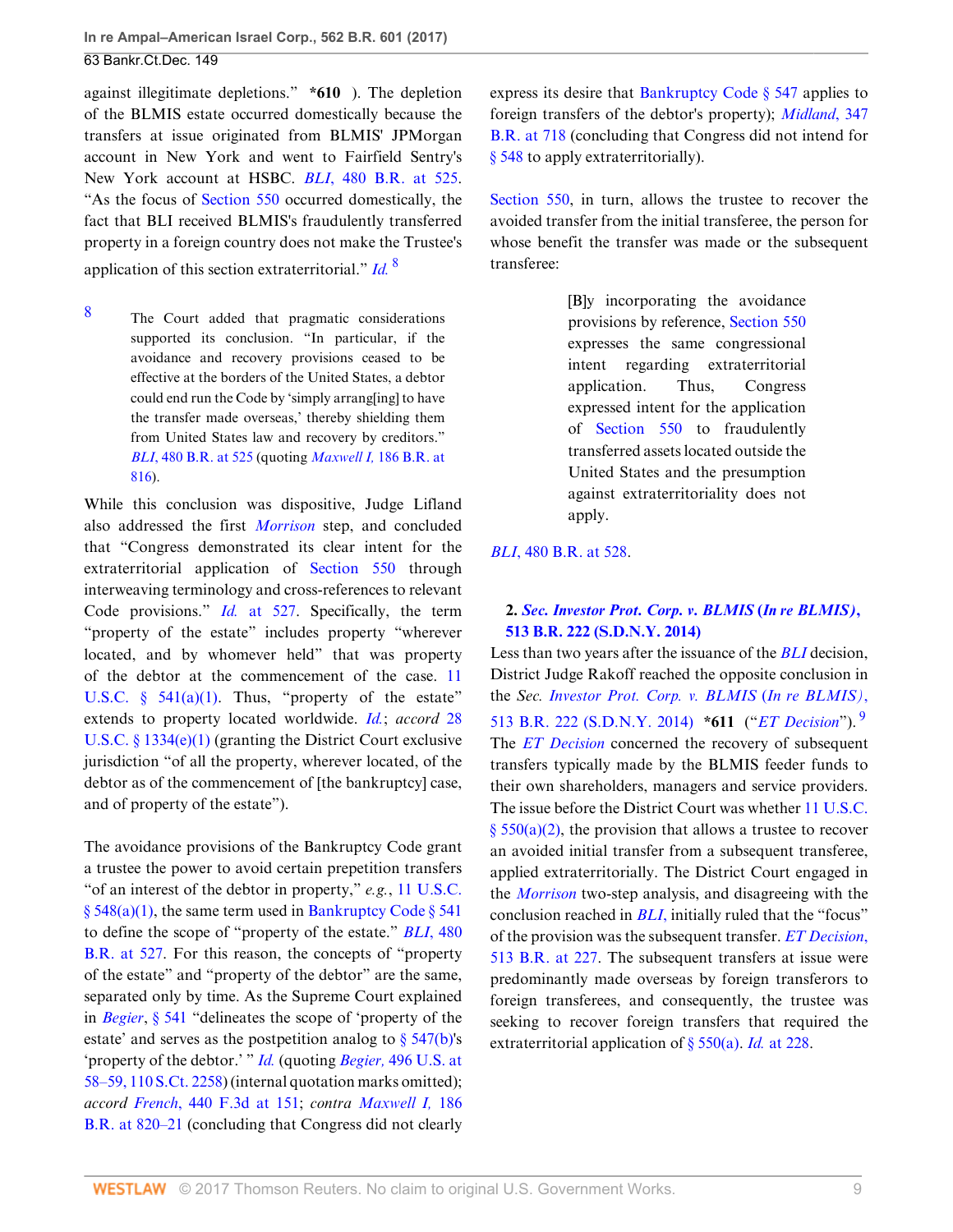<span id="page-9-1"></span>[9](#page-8-2) The motions to dismiss before Judge Rakoff were briefed before Judge Lifland issued the *[BLI](http://www.westlaw.com/Link/Document/FullText?findType=Y&serNum=2028864184&originatingDoc=Ifbf9f7d0d6fa11e6b27be1b44e7e7e5b&refType=RP&originationContext=document&vr=3.0&rs=cblt1.0&transitionType=DocumentItem&contextData=(sc.Search))* decision, and the *[ET Decision](http://www.westlaw.com/Link/Document/FullText?findType=Y&serNum=2033771470&originatingDoc=Ifbf9f7d0d6fa11e6b27be1b44e7e7e5b&refType=RP&originationContext=document&vr=3.0&rs=cblt1.0&transitionType=DocumentItem&contextData=(sc.Search))* did not mention it.

The District Court then turned to the question of whether Congress intended the extraterritorial application of [section 550\(a\).](http://www.westlaw.com/Link/Document/FullText?findType=L&pubNum=1000546&cite=11USCAS550&originatingDoc=Ifbf9f7d0d6fa11e6b27be1b44e7e7e5b&refType=SP&originationContext=document&vr=3.0&rs=cblt1.0&transitionType=DocumentItem&contextData=(sc.Search)#co_pp_8b3b0000958a4) Here too, the *[ET Decision](http://www.westlaw.com/Link/Document/FullText?findType=Y&serNum=2033771470&originatingDoc=Ifbf9f7d0d6fa11e6b27be1b44e7e7e5b&refType=RP&originationContext=document&vr=3.0&rs=cblt1.0&transitionType=DocumentItem&contextData=(sc.Search))* disagreed with *[BLI](http://www.westlaw.com/Link/Document/FullText?findType=Y&serNum=2028864184&originatingDoc=Ifbf9f7d0d6fa11e6b27be1b44e7e7e5b&refType=RP&originationContext=document&vr=3.0&rs=cblt1.0&transitionType=DocumentItem&contextData=(sc.Search))*. First, "[n]othing in [the language of [section 550\(a\)](http://www.westlaw.com/Link/Document/FullText?findType=L&pubNum=1000546&cite=11USCAS550&originatingDoc=Ifbf9f7d0d6fa11e6b27be1b44e7e7e5b&refType=SP&originationContext=document&vr=3.0&rs=cblt1.0&transitionType=DocumentItem&contextData=(sc.Search)#co_pp_8b3b0000958a4)] suggests that Congress intended for this section to apply to foreign transfers. ..." *Id.* [at 228.](http://www.westlaw.com/Link/Document/FullText?findType=Y&serNum=2033771470&pubNum=0000164&originatingDoc=Ifbf9f7d0d6fa11e6b27be1b44e7e7e5b&refType=RP&fi=co_pp_sp_164_228&originationContext=document&vr=3.0&rs=cblt1.0&transitionType=DocumentItem&contextData=(sc.Search)#co_pp_sp_164_228) Judge Rakoff next looked to context and surrounding Bankruptcy Code provisions. *[Id.](http://www.westlaw.com/Link/Document/FullText?findType=Y&serNum=2033771470&pubNum=0000164&originatingDoc=Ifbf9f7d0d6fa11e6b27be1b44e7e7e5b&refType=RP&originationContext=document&vr=3.0&rs=cblt1.0&transitionType=DocumentItem&contextData=(sc.Search))* The trustee had argued that [§ 541](http://www.westlaw.com/Link/Document/FullText?findType=L&pubNum=1000611&cite=11USCAS541&originatingDoc=Ifbf9f7d0d6fa11e6b27be1b44e7e7e5b&refType=LQ&originationContext=document&vr=3.0&rs=cblt1.0&transitionType=DocumentItem&contextData=(sc.Search))'s definition of "property of the estate," which included property held worldwide, indicated Congress' intent to allow the trustee to avoid transfers of "property of the debtor" that, but for the fraudulent transfer, would have been "property of the estate" as of the commencement of the bankruptcy case. *Id.* [at 228–29](http://www.westlaw.com/Link/Document/FullText?findType=Y&serNum=2033771470&pubNum=0000164&originatingDoc=Ifbf9f7d0d6fa11e6b27be1b44e7e7e5b&refType=RP&fi=co_pp_sp_164_228&originationContext=document&vr=3.0&rs=cblt1.0&transitionType=DocumentItem&contextData=(sc.Search)#co_pp_sp_164_228). Judge Rakoff rejected the trustee's argument for the same reason the District Court rejected a similar argument in *[Maxwell I](http://www.westlaw.com/Link/Document/FullText?findType=Y&serNum=1995188145&pubNum=0000164&originatingDoc=Ifbf9f7d0d6fa11e6b27be1b44e7e7e5b&refType=RP&originationContext=document&vr=3.0&rs=cblt1.0&transitionType=DocumentItem&contextData=(sc.Search))*; fraudulently transferred "property of the debtor" only becomes "property of the estate" *after* recovery, *ET Decision*[, 513 B.R. at 229](http://www.westlaw.com/Link/Document/FullText?findType=Y&serNum=2033771470&pubNum=0000164&originatingDoc=Ifbf9f7d0d6fa11e6b27be1b44e7e7e5b&refType=RP&fi=co_pp_sp_164_229&originationContext=document&vr=3.0&rs=cblt1.0&transitionType=DocumentItem&contextData=(sc.Search)#co_pp_sp_164_229) (citing *Colonial,* [980 F.2d at 131](http://www.westlaw.com/Link/Document/FullText?findType=Y&serNum=1992199618&pubNum=0000350&originatingDoc=Ifbf9f7d0d6fa11e6b27be1b44e7e7e5b&refType=RP&fi=co_pp_sp_350_131&originationContext=document&vr=3.0&rs=cblt1.0&transitionType=DocumentItem&contextData=(sc.Search)#co_pp_sp_350_131)), "so [section 541](http://www.westlaw.com/Link/Document/FullText?findType=L&pubNum=1000611&cite=11USCAS541&originatingDoc=Ifbf9f7d0d6fa11e6b27be1b44e7e7e5b&refType=LQ&originationContext=document&vr=3.0&rs=cblt1.0&transitionType=DocumentItem&contextData=(sc.Search)) cannot supply any extraterritorial authority that the avoidance and recovery provisions lack on their own." *[Id.](http://www.westlaw.com/Link/Document/FullText?findType=Y&serNum=2033771470&pubNum=0000164&originatingDoc=Ifbf9f7d0d6fa11e6b27be1b44e7e7e5b&refType=RP&originationContext=document&vr=3.0&rs=cblt1.0&transitionType=DocumentItem&contextData=(sc.Search))*; *accord [Sherwood Inv. Overseas Ltd. v. Royal Bank of Scotland](http://www.westlaw.com/Link/Document/FullText?findType=Y&serNum=2039905344&pubNum=0000999&originatingDoc=Ifbf9f7d0d6fa11e6b27be1b44e7e7e5b&refType=RP&originationContext=document&vr=3.0&rs=cblt1.0&transitionType=DocumentItem&contextData=(sc.Search)) N.V.* (*[In re Sherwood Inv. Overseas Ltd.](http://www.westlaw.com/Link/Document/FullText?findType=Y&serNum=2039905344&pubNum=0000999&originatingDoc=Ifbf9f7d0d6fa11e6b27be1b44e7e7e5b&refType=RP&originationContext=document&vr=3.0&rs=cblt1.0&transitionType=DocumentItem&contextData=(sc.Search))*), No. 6:15–cv– [1469–Orl–40, 2016 WL 5719450, at \\*11 \(M.D. Fla. Sept.](http://www.westlaw.com/Link/Document/FullText?findType=Y&serNum=2039905344&pubNum=0000999&originatingDoc=Ifbf9f7d0d6fa11e6b27be1b44e7e7e5b&refType=RP&originationContext=document&vr=3.0&rs=cblt1.0&transitionType=DocumentItem&contextData=(sc.Search)) [30, 2016\)](http://www.westlaw.com/Link/Document/FullText?findType=Y&serNum=2039905344&pubNum=0000999&originatingDoc=Ifbf9f7d0d6fa11e6b27be1b44e7e7e5b&refType=RP&originationContext=document&vr=3.0&rs=cblt1.0&transitionType=DocumentItem&contextData=(sc.Search)), *appeal docketed*, No. 16–16824 (11th Cir. Oct. 31, 2016); *Maxwell I,* [186 B.R. at 820](http://www.westlaw.com/Link/Document/FullText?findType=Y&serNum=1995188145&pubNum=0000164&originatingDoc=Ifbf9f7d0d6fa11e6b27be1b44e7e7e5b&refType=RP&fi=co_pp_sp_164_820&originationContext=document&vr=3.0&rs=cblt1.0&transitionType=DocumentItem&contextData=(sc.Search)#co_pp_sp_164_820); *Midland,* [347 B.R.](http://www.westlaw.com/Link/Document/FullText?findType=Y&serNum=2009743716&pubNum=0000164&originatingDoc=Ifbf9f7d0d6fa11e6b27be1b44e7e7e5b&refType=RP&fi=co_pp_sp_164_718&originationContext=document&vr=3.0&rs=cblt1.0&transitionType=DocumentItem&contextData=(sc.Search)#co_pp_sp_164_718) [at 718.](http://www.westlaw.com/Link/Document/FullText?findType=Y&serNum=2009743716&pubNum=0000164&originatingDoc=Ifbf9f7d0d6fa11e6b27be1b44e7e7e5b&refType=RP&fi=co_pp_sp_164_718&originationContext=document&vr=3.0&rs=cblt1.0&transitionType=DocumentItem&contextData=(sc.Search)#co_pp_sp_164_718)  $^{10}$  $^{10}$  $^{10}$ 

<span id="page-9-3"></span><span id="page-9-2"></span>[10](#page-9-3) The District Court also rejected the trustee's argument that provisions of the Securities Investor Protection Act, [15 U.S.C. §§ 78aaa](http://www.westlaw.com/Link/Document/FullText?findType=L&pubNum=1000546&cite=15USCAS78AAA&originatingDoc=Ifbf9f7d0d6fa11e6b27be1b44e7e7e5b&refType=LQ&originationContext=document&vr=3.0&rs=cblt1.0&transitionType=DocumentItem&contextData=(sc.Search)) *et seq.*, and policy concerns support extraterritorial application of [section 550\(a\).](http://www.westlaw.com/Link/Document/FullText?findType=L&pubNum=1000546&cite=11USCAS550&originatingDoc=Ifbf9f7d0d6fa11e6b27be1b44e7e7e5b&refType=SP&originationContext=document&vr=3.0&rs=cblt1.0&transitionType=DocumentItem&contextData=(sc.Search)#co_pp_8b3b0000958a4) *ET Decision*[, 513 B.R. at 230–31.](http://www.westlaw.com/Link/Document/FullText?findType=Y&serNum=2033771470&pubNum=0000164&originatingDoc=Ifbf9f7d0d6fa11e6b27be1b44e7e7e5b&refType=RP&fi=co_pp_sp_164_230&originationContext=document&vr=3.0&rs=cblt1.0&transitionType=DocumentItem&contextData=(sc.Search)#co_pp_sp_164_230)

# **3.** *Weisfelner v. Blavatnik***, (***[In re Lyondell Chem. Co.](http://www.westlaw.com/Link/Document/FullText?findType=Y&serNum=2037954008&pubNum=0000164&originatingDoc=Ifbf9f7d0d6fa11e6b27be1b44e7e7e5b&refType=RP&originationContext=document&vr=3.0&rs=cblt1.0&transitionType=DocumentItem&contextData=(sc.Search))***), [543 B.R. 127 \(Bankr. S.D.N.Y. 2016\)](http://www.westlaw.com/Link/Document/FullText?findType=Y&serNum=2037954008&pubNum=0000164&originatingDoc=Ifbf9f7d0d6fa11e6b27be1b44e7e7e5b&refType=RP&originationContext=document&vr=3.0&rs=cblt1.0&transitionType=DocumentItem&contextData=(sc.Search))**

In *[Lyondell](http://www.westlaw.com/Link/Document/FullText?findType=Y&serNum=2037954008&pubNum=0000164&originatingDoc=Ifbf9f7d0d6fa11e6b27be1b44e7e7e5b&refType=RP&originationContext=document&vr=3.0&rs=cblt1.0&transitionType=DocumentItem&contextData=(sc.Search))*, Bankruptcy Judge Gerber reached the same conclusion as Bankruptcy Judge Lifland, and ruled that [Bankruptcy Code § 548](http://www.westlaw.com/Link/Document/FullText?findType=L&pubNum=1000611&cite=11USCAS548&originatingDoc=Ifbf9f7d0d6fa11e6b27be1b44e7e7e5b&refType=LQ&originationContext=document&vr=3.0&rs=cblt1.0&transitionType=DocumentItem&contextData=(sc.Search)) applied extraterritorially. The case involved a liquidating trustee's action to avoid and recover pre-petition shareholder distributions as fraudulent transfers. The Court found that the transfers were extraterritorial, *id.* [at 148–50](http://www.westlaw.com/Link/Document/FullText?findType=Y&serNum=2037954008&pubNum=0000164&originatingDoc=Ifbf9f7d0d6fa11e6b27be1b44e7e7e5b&refType=RP&fi=co_pp_sp_164_148&originationContext=document&vr=3.0&rs=cblt1.0&transitionType=DocumentItem&contextData=(sc.Search)#co_pp_sp_164_148), but were not beyond the reach of the Bankruptcy Code's fraudulent transfer provisions. After surveying the split in the case law, the Court concluded that the reasoning of *[French](http://www.westlaw.com/Link/Document/FullText?findType=Y&serNum=2008409278&pubNum=0000506&originatingDoc=Ifbf9f7d0d6fa11e6b27be1b44e7e7e5b&refType=RP&originationContext=document&vr=3.0&rs=cblt1.0&transitionType=DocumentItem&contextData=(sc.Search))* was more persuasive. *Id.* [at 153–54.](http://www.westlaw.com/Link/Document/FullText?findType=Y&serNum=2037954008&pubNum=0000164&originatingDoc=Ifbf9f7d0d6fa11e6b27be1b44e7e7e5b&refType=RP&fi=co_pp_sp_164_153&originationContext=document&vr=3.0&rs=cblt1.0&transitionType=DocumentItem&contextData=(sc.Search)#co_pp_sp_164_153) In addition to the *[French](http://www.westlaw.com/Link/Document/FullText?findType=Y&serNum=2008409278&pubNum=0000506&originatingDoc=Ifbf9f7d0d6fa11e6b27be1b44e7e7e5b&refType=RP&originationContext=document&vr=3.0&rs=cblt1.0&transitionType=DocumentItem&contextData=(sc.Search))* Court's analysis, Judge Gerber was influenced by Professor Jay Westbrook's endorsement of *[French](http://www.westlaw.com/Link/Document/FullText?findType=Y&serNum=2008409278&originatingDoc=Ifbf9f7d0d6fa11e6b27be1b44e7e7e5b&refType=RP&originationContext=document&vr=3.0&rs=cblt1.0&transitionType=DocumentItem&contextData=(sc.Search))*'s reasoning and his **\*612** own analysis of [§ 541](http://www.westlaw.com/Link/Document/FullText?findType=L&pubNum=1000611&cite=11USCAS541&originatingDoc=Ifbf9f7d0d6fa11e6b27be1b44e7e7e5b&refType=LQ&originationContext=document&vr=3.0&rs=cblt1.0&transitionType=DocumentItem&contextData=(sc.Search)). *Id.* [at 154](http://www.westlaw.com/Link/Document/FullText?findType=Y&serNum=2037954008&pubNum=0000164&originatingDoc=Ifbf9f7d0d6fa11e6b27be1b44e7e7e5b&refType=RP&fi=co_pp_sp_164_154&originationContext=document&vr=3.0&rs=cblt1.0&transitionType=DocumentItem&contextData=(sc.Search)#co_pp_sp_164_154) (quoting Westbrook, [42 TEX. INT'L L.J. at 908](http://www.westlaw.com/Link/Document/FullText?findType=Y&serNum=0333224807&pubNum=0001480&originatingDoc=Ifbf9f7d0d6fa11e6b27be1b44e7e7e5b&refType=LR&fi=co_pp_sp_1480_908&originationContext=document&vr=3.0&rs=cblt1.0&transitionType=DocumentItem&contextData=(sc.Search)#co_pp_sp_1480_908) ("The [*[French](http://www.westlaw.com/Link/Document/FullText?findType=Y&serNum=2008409278&pubNum=0000506&originatingDoc=Ifbf9f7d0d6fa11e6b27be1b44e7e7e5b&refType=RP&originationContext=document&vr=3.0&rs=cblt1.0&transitionType=DocumentItem&contextData=(sc.Search))*] court reasonably concluded that the combination of these two provisions [\[11 U.S.C. §§ 541](http://www.westlaw.com/Link/Document/FullText?findType=L&pubNum=1000546&cite=11USCAS541&originatingDoc=Ifbf9f7d0d6fa11e6b27be1b44e7e7e5b&refType=LQ&originationContext=document&vr=3.0&rs=cblt1.0&transitionType=DocumentItem&contextData=(sc.Search)) and [548](http://www.westlaw.com/Link/Document/FullText?findType=L&pubNum=1000546&cite=11USCAS548&originatingDoc=Ifbf9f7d0d6fa11e6b27be1b44e7e7e5b&refType=LQ&originationContext=document&vr=3.0&rs=cblt1.0&transitionType=DocumentItem&contextData=(sc.Search))] demonstrated Congress' intent to include the debtor's worldwide property in the estate, and therefore, that they likely intended to include foreign property transferred before bankruptcy within the reach of the bankruptcy avoidance power. ... [Section  $541(a)$ ] strongly suggests that Congress intended the reach of those powers to be coextensive with the broad, global embrace of its definition of estate property, although the bankruptcy court in Midland disagreed."). Judge Gerber respectfully disagreed with the contrary rulings in *[Maxwell I](http://www.westlaw.com/Link/Document/FullText?findType=Y&serNum=1995188145&pubNum=0000164&originatingDoc=Ifbf9f7d0d6fa11e6b27be1b44e7e7e5b&refType=RP&originationContext=document&vr=3.0&rs=cblt1.0&transitionType=DocumentItem&contextData=(sc.Search))* and the *[ET Decision](http://www.westlaw.com/Link/Document/FullText?findType=Y&serNum=2033771470&originatingDoc=Ifbf9f7d0d6fa11e6b27be1b44e7e7e5b&refType=RP&originationContext=document&vr=3.0&rs=cblt1.0&transitionType=DocumentItem&contextData=(sc.Search))*. *Lyondell*[, 543 B.R. at 153 n. 115](http://www.westlaw.com/Link/Document/FullText?findType=Y&serNum=2037954008&pubNum=0000164&originatingDoc=Ifbf9f7d0d6fa11e6b27be1b44e7e7e5b&refType=RP&fi=co_pp_sp_164_153&originationContext=document&vr=3.0&rs=cblt1.0&transitionType=DocumentItem&contextData=(sc.Search)#co_pp_sp_164_153).

#### **D. The Rule of Law to be Applied**

#### <span id="page-9-5"></span><span id="page-9-0"></span>**1. Section 547 Does not Apply Extraterritorially**

**[\[6](#page-1-0)]** The Court agrees with the *[ET Decision](http://www.westlaw.com/Link/Document/FullText?findType=Y&serNum=2033771470&originatingDoc=Ifbf9f7d0d6fa11e6b27be1b44e7e7e5b&refType=RP&originationContext=document&vr=3.0&rs=cblt1.0&transitionType=DocumentItem&contextData=(sc.Search))* and *[Maxwell](http://www.westlaw.com/Link/Document/FullText?findType=Y&serNum=1995188145&pubNum=0000164&originatingDoc=Ifbf9f7d0d6fa11e6b27be1b44e7e7e5b&refType=RP&originationContext=document&vr=3.0&rs=cblt1.0&transitionType=DocumentItem&contextData=(sc.Search)) [I](http://www.westlaw.com/Link/Document/FullText?findType=Y&serNum=1995188145&pubNum=0000164&originatingDoc=Ifbf9f7d0d6fa11e6b27be1b44e7e7e5b&refType=RP&originationContext=document&vr=3.0&rs=cblt1.0&transitionType=DocumentItem&contextData=(sc.Search))* that the avoidance provisions of the Bankruptcy Code, in this case 11 U.S.C.  $\S$  547(b), do not apply extraterritorially.  $\frac{11}{2}$  $\frac{11}{2}$  $\frac{11}{2}$  Property transferred to a third party prior to bankruptcy in payment of an antecedent debt is neither property of the estate nor property of the debtor *at the time the bankruptcy case is commenced*, the only two categories of property mentioned in [Bankruptcy Code §](http://www.westlaw.com/Link/Document/FullText?findType=L&pubNum=1000611&cite=11USCAS541&originatingDoc=Ifbf9f7d0d6fa11e6b27be1b44e7e7e5b&refType=LQ&originationContext=document&vr=3.0&rs=cblt1.0&transitionType=DocumentItem&contextData=(sc.Search)) [541\(a\)\(1\)](http://www.westlaw.com/Link/Document/FullText?findType=L&pubNum=1000611&cite=11USCAS541&originatingDoc=Ifbf9f7d0d6fa11e6b27be1b44e7e7e5b&refType=LQ&originationContext=document&vr=3.0&rs=cblt1.0&transitionType=DocumentItem&contextData=(sc.Search)). Furthermore, the *[Begier](http://www.westlaw.com/Link/Document/FullText?findType=Y&serNum=1990086717&pubNum=0000780&originatingDoc=Ifbf9f7d0d6fa11e6b27be1b44e7e7e5b&refType=RP&originationContext=document&vr=3.0&rs=cblt1.0&transitionType=DocumentItem&contextData=(sc.Search))* Court's conclusion that "property of the debtor" is best understood as property that would have become "property of the estate" but for the transfer does not support the *[French](http://www.westlaw.com/Link/Document/FullText?findType=Y&serNum=2008409278&pubNum=0000506&originatingDoc=Ifbf9f7d0d6fa11e6b27be1b44e7e7e5b&refType=RP&originationContext=document&vr=3.0&rs=cblt1.0&transitionType=DocumentItem&contextData=(sc.Search))* and *[BLI](http://www.westlaw.com/Link/Document/FullText?findType=Y&serNum=2028864184&originatingDoc=Ifbf9f7d0d6fa11e6b27be1b44e7e7e5b&refType=RP&originationContext=document&vr=3.0&rs=cblt1.0&transitionType=DocumentItem&contextData=(sc.Search))* courts' interpretation of [section 548](http://www.westlaw.com/Link/Document/FullText?findType=L&pubNum=1000546&cite=11USCAS548&originatingDoc=Ifbf9f7d0d6fa11e6b27be1b44e7e7e5b&refType=LQ&originationContext=document&vr=3.0&rs=cblt1.0&transitionType=DocumentItem&contextData=(sc.Search)). The Supreme Court held that the trustee could not avoid prepetition transfers of tax trust funds because property held in trust is not "property of the estate" under Bankruptcy Code  $\S$  541(a) or "property of the debtor" for purposes of [Bankruptcy](http://www.westlaw.com/Link/Document/FullText?findType=L&pubNum=1000611&cite=11USCAS547&originatingDoc=Ifbf9f7d0d6fa11e6b27be1b44e7e7e5b&refType=LQ&originationContext=document&vr=3.0&rs=cblt1.0&transitionType=DocumentItem&contextData=(sc.Search)) [Code § 547\(b\)](http://www.westlaw.com/Link/Document/FullText?findType=L&pubNum=1000611&cite=11USCAS547&originatingDoc=Ifbf9f7d0d6fa11e6b27be1b44e7e7e5b&refType=LQ&originationContext=document&vr=3.0&rs=cblt1.0&transitionType=DocumentItem&contextData=(sc.Search)). *Begier*[, 496 U.S. at 59, 110 S.Ct. 2258](http://www.westlaw.com/Link/Document/FullText?findType=Y&serNum=1990086717&pubNum=0000708&originatingDoc=Ifbf9f7d0d6fa11e6b27be1b44e7e7e5b&refType=RP&originationContext=document&vr=3.0&rs=cblt1.0&transitionType=DocumentItem&contextData=(sc.Search)). The Supreme Court read section  $541(a)$  as a limitation on the trustee's avoiding powers, not as an expansion of those powers.

<span id="page-9-4"></span>[11](#page-9-5) For purposes of the presumption against extraterritoriality, there is no distinction between sections  $547(b)$  and  $548$ . Both permit a trustee to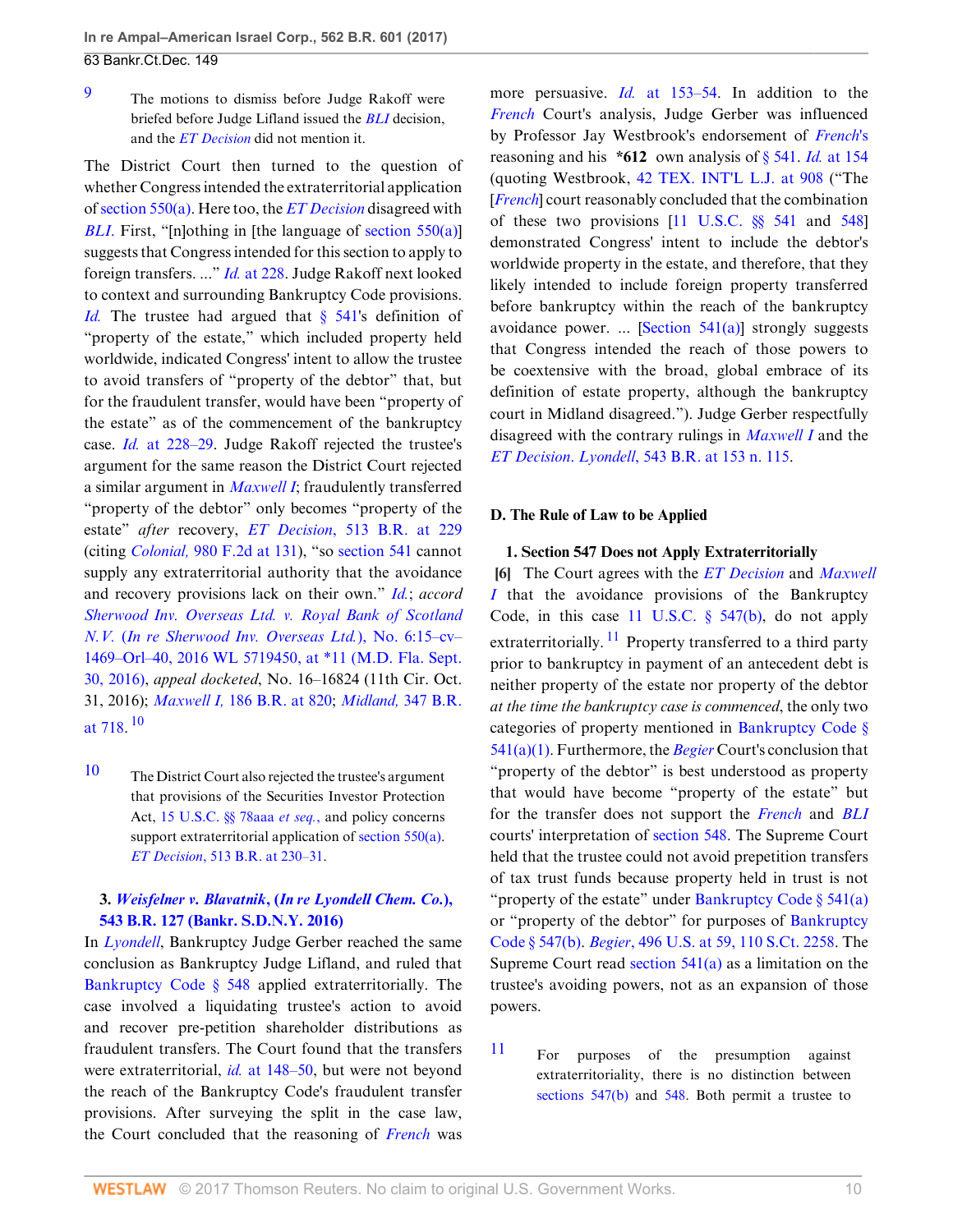"avoid any transfer of an interest of the debtor in property."

<span id="page-10-0"></span>**[\[7](#page-1-3)]** Finally, some provisions of the Bankruptcy Code and corresponding jurisdictional sections do contain clear statements that they apply extraterritorially. As discussed,  $\S$  541(a)(1) states that "property of the estate" includes, *inter alia*, all of the debtor's legal and equitable interests in property as of the commencement of the case, "wherever located," and  $28$  U.S.C.  $\S$  1334(e)(1) grants the district court exclusive jurisdiction "of all the property, wherever located, of the debtor as of the commencement of such case, and of property of the estate." $12 \text{ In}$  $12 \text{ In}$ contrast, [Bankruptcy Code § 547](http://www.westlaw.com/Link/Document/FullText?findType=L&pubNum=1000611&cite=11USCAS547&originatingDoc=Ifbf9f7d0d6fa11e6b27be1b44e7e7e5b&refType=LQ&originationContext=document&vr=3.0&rs=cblt1.0&transitionType=DocumentItem&contextData=(sc.Search)) does not contain a clear indication that it applies extraterritorially, or allows the trustee to avoid transfers "wherever located," or wherever they occurred. "When a statute provides for some extraterritorial application, the presumption against extraterritoriality operates to limit that provision to its terms." *Morrison*[, 561 U.S. at 265, 130 S.Ct. 2869](http://www.westlaw.com/Link/Document/FullText?findType=Y&serNum=2022366653&pubNum=0000708&originatingDoc=Ifbf9f7d0d6fa11e6b27be1b44e7e7e5b&refType=RP&originationContext=document&vr=3.0&rs=cblt1.0&transitionType=DocumentItem&contextData=(sc.Search)); *accord RJR Nabisco*[, 136 S.Ct. at 2102](http://www.westlaw.com/Link/Document/FullText?findType=Y&serNum=2039199305&pubNum=0000708&originatingDoc=Ifbf9f7d0d6fa11e6b27be1b44e7e7e5b&refType=RP&fi=co_pp_sp_708_2102&originationContext=document&vr=3.0&rs=cblt1.0&transitionType=DocumentItem&contextData=(sc.Search)#co_pp_sp_708_2102).

<span id="page-10-6"></span>[12](#page-10-7) In addition, Courts have held that the automatic stay applies extraterritorially, although it does not include the phrase "wherever located," because the automatic stay protects the bankruptcy court's exclusive *in rem* jurisdiction over "property of the estate" from dismemberment by creditors. *See [Underwood v.](http://www.westlaw.com/Link/Document/FullText?findType=Y&serNum=1996234954&pubNum=0000506&originatingDoc=Ifbf9f7d0d6fa11e6b27be1b44e7e7e5b&refType=RP&fi=co_pp_sp_506_961&originationContext=document&vr=3.0&rs=cblt1.0&transitionType=DocumentItem&contextData=(sc.Search)#co_pp_sp_506_961) Hilliard* (*In re Rimsat, Ltd.*[\), 98 F.3d 956, 961 \(7th](http://www.westlaw.com/Link/Document/FullText?findType=Y&serNum=1996234954&pubNum=0000506&originatingDoc=Ifbf9f7d0d6fa11e6b27be1b44e7e7e5b&refType=RP&fi=co_pp_sp_506_961&originationContext=document&vr=3.0&rs=cblt1.0&transitionType=DocumentItem&contextData=(sc.Search)#co_pp_sp_506_961) [Cir. 1996\)](http://www.westlaw.com/Link/Document/FullText?findType=Y&serNum=1996234954&pubNum=0000506&originatingDoc=Ifbf9f7d0d6fa11e6b27be1b44e7e7e5b&refType=RP&fi=co_pp_sp_506_961&originationContext=document&vr=3.0&rs=cblt1.0&transitionType=DocumentItem&contextData=(sc.Search)#co_pp_sp_506_961) (Posner, C.J.); *[Sec. Investor Prot. Corp. v.](http://www.westlaw.com/Link/Document/FullText?findType=Y&serNum=2027635626&pubNum=0000164&originatingDoc=Ifbf9f7d0d6fa11e6b27be1b44e7e7e5b&refType=RP&fi=co_pp_sp_164_81&originationContext=document&vr=3.0&rs=cblt1.0&transitionType=DocumentItem&contextData=(sc.Search)#co_pp_sp_164_81) BLMIS* (*In re BLMIS*[\), 474 B.R. 76, 81–82 \(S.D.N.Y.](http://www.westlaw.com/Link/Document/FullText?findType=Y&serNum=2027635626&pubNum=0000164&originatingDoc=Ifbf9f7d0d6fa11e6b27be1b44e7e7e5b&refType=RP&fi=co_pp_sp_164_81&originationContext=document&vr=3.0&rs=cblt1.0&transitionType=DocumentItem&contextData=(sc.Search)#co_pp_sp_164_81) [2012\).](http://www.westlaw.com/Link/Document/FullText?findType=Y&serNum=2027635626&pubNum=0000164&originatingDoc=Ifbf9f7d0d6fa11e6b27be1b44e7e7e5b&refType=RP&fi=co_pp_sp_164_81&originationContext=document&vr=3.0&rs=cblt1.0&transitionType=DocumentItem&contextData=(sc.Search)#co_pp_sp_164_81)

### <span id="page-10-1"></span>**\*613 2. The "Focus" of Section 547**

**[\[8](#page-1-4)]** Having concluded that [Bankruptcy Code § 547](http://www.westlaw.com/Link/Document/FullText?findType=L&pubNum=1000611&cite=11USCAS547&originatingDoc=Ifbf9f7d0d6fa11e6b27be1b44e7e7e5b&refType=LQ&originationContext=document&vr=3.0&rs=cblt1.0&transitionType=DocumentItem&contextData=(sc.Search)) does not apply extraterritorially, the Court turns to the second prong of the *[Morrison](http://www.westlaw.com/Link/Document/FullText?findType=Y&serNum=2022366653&pubNum=0000780&originatingDoc=Ifbf9f7d0d6fa11e6b27be1b44e7e7e5b&refType=RP&originationContext=document&vr=3.0&rs=cblt1.0&transitionType=DocumentItem&contextData=(sc.Search))* test. Judge Lifland explained that the focus of the avoidance and recovery provisions is the initial transfer that depletes the property that would have become property of the estate. *BLI*[, 480 B.R. at 524](http://www.westlaw.com/Link/Document/FullText?findType=Y&serNum=2028864184&pubNum=0000164&originatingDoc=Ifbf9f7d0d6fa11e6b27be1b44e7e7e5b&refType=RP&fi=co_pp_sp_164_524&originationContext=document&vr=3.0&rs=cblt1.0&transitionType=DocumentItem&contextData=(sc.Search)#co_pp_sp_164_524); *accord* Edward R. Morrison, *[Extraterritorial Avoidance](http://www.westlaw.com/Link/Document/FullText?findType=Y&serNum=0428559994&pubNum=0196969&originatingDoc=Ifbf9f7d0d6fa11e6b27be1b44e7e7e5b&refType=LR&fi=co_pp_sp_196969_271&originationContext=document&vr=3.0&rs=cblt1.0&transitionType=DocumentItem&contextData=(sc.Search)#co_pp_sp_196969_271) [Actions: Lessons From Madoff](http://www.westlaw.com/Link/Document/FullText?findType=Y&serNum=0428559994&pubNum=0196969&originatingDoc=Ifbf9f7d0d6fa11e6b27be1b44e7e7e5b&refType=LR&fi=co_pp_sp_196969_271&originationContext=document&vr=3.0&rs=cblt1.0&transitionType=DocumentItem&contextData=(sc.Search)#co_pp_sp_196969_271)*, 9 BROOK. J. CORP. [FIN. & COM. L. 268, 271 \(Fall 2014\)](http://www.westlaw.com/Link/Document/FullText?findType=Y&serNum=0428559994&pubNum=0196969&originatingDoc=Ifbf9f7d0d6fa11e6b27be1b44e7e7e5b&refType=LR&fi=co_pp_sp_196969_271&originationContext=document&vr=3.0&rs=cblt1.0&transitionType=DocumentItem&contextData=(sc.Search)#co_pp_sp_196969_271) ("Morrison"); *but cf. ET Decision*[, 513 B.R. at 227](http://www.westlaw.com/Link/Document/FullText?findType=Y&serNum=2033771470&pubNum=0000164&originatingDoc=Ifbf9f7d0d6fa11e6b27be1b44e7e7e5b&refType=RP&fi=co_pp_sp_164_227&originationContext=document&vr=3.0&rs=cblt1.0&transitionType=DocumentItem&contextData=(sc.Search)#co_pp_sp_164_227) (concluding that the focus of Bankruptcy Code §  $550(a)(2)$  is the subsequent transfer rather than the initial transfer). I agree.

<span id="page-10-2"></span>**[\[9](#page-1-5)]** The initial transfer is the transfer the trustee must avoid. If he does, section  $550(a)$  imposes liability on the initial transferee, a subsequent transferee of the initial

transfer or the entity for whose benefit the initial transfer was made. In the case of the initial and subsequent transferees, the trustee is essentially tracing property into the hands of the recipient—no different than a trustee under non-bankruptcy law. *See* [Morrison, 9 BROOK. J.](http://www.westlaw.com/Link/Document/FullText?findType=Y&serNum=0428559994&pubNum=0196969&originatingDoc=Ifbf9f7d0d6fa11e6b27be1b44e7e7e5b&refType=LR&fi=co_pp_sp_196969_272&originationContext=document&vr=3.0&rs=cblt1.0&transitionType=DocumentItem&contextData=(sc.Search)#co_pp_sp_196969_272) [CORP. FIN. & COM. L. at 272](http://www.westlaw.com/Link/Document/FullText?findType=Y&serNum=0428559994&pubNum=0196969&originatingDoc=Ifbf9f7d0d6fa11e6b27be1b44e7e7e5b&refType=LR&fi=co_pp_sp_196969_272&originationContext=document&vr=3.0&rs=cblt1.0&transitionType=DocumentItem&contextData=(sc.Search)#co_pp_sp_196969_272) ("Although the trustee is suing the feeder fund's foreign investors, the trustee is tracing the funds from their domestic source to their final resting place."). If he is pursuing his remedy against the "entity for whose benefit" the initial transfer has been made, the initial transfer may be the only transfer.  $^{13}$  $^{13}$  $^{13}$  In either circumstance, the sole question should be whether the trustee can enforce that remedy consistent with the principles of personal jurisdiction. While other doctrines, such as international comity, may limit the reach of [section](http://www.westlaw.com/Link/Document/FullText?findType=L&pubNum=1000611&cite=11USCAS550&originatingDoc=Ifbf9f7d0d6fa11e6b27be1b44e7e7e5b&refType=LQ&originationContext=document&vr=3.0&rs=cblt1.0&transitionType=DocumentItem&contextData=(sc.Search)) [550\(a\),](http://www.westlaw.com/Link/Document/FullText?findType=L&pubNum=1000611&cite=11USCAS550&originatingDoc=Ifbf9f7d0d6fa11e6b27be1b44e7e7e5b&refType=LQ&originationContext=document&vr=3.0&rs=cblt1.0&transitionType=DocumentItem&contextData=(sc.Search)) the presumption against extraterritoriality should not.

<span id="page-10-9"></span><span id="page-10-8"></span><span id="page-10-7"></span>[13](#page-10-9) "The quintessential example of an entity for whose benefit a transfer is made is a guarantor." *[Gowan v.](http://www.westlaw.com/Link/Document/FullText?findType=Y&serNum=2025508668&pubNum=0000164&originatingDoc=Ifbf9f7d0d6fa11e6b27be1b44e7e7e5b&refType=RP&fi=co_pp_sp_164_466&originationContext=document&vr=3.0&rs=cblt1.0&transitionType=DocumentItem&contextData=(sc.Search)#co_pp_sp_164_466) Amaranth LLC* (*[In re Dreier LLP](http://www.westlaw.com/Link/Document/FullText?findType=Y&serNum=2025508668&pubNum=0000164&originatingDoc=Ifbf9f7d0d6fa11e6b27be1b44e7e7e5b&refType=RP&fi=co_pp_sp_164_466&originationContext=document&vr=3.0&rs=cblt1.0&transitionType=DocumentItem&contextData=(sc.Search)#co_pp_sp_164_466)* ), 452 B.R. 451, [466 \(Bankr. S.D.N.Y. 2011\)](http://www.westlaw.com/Link/Document/FullText?findType=Y&serNum=2025508668&pubNum=0000164&originatingDoc=Ifbf9f7d0d6fa11e6b27be1b44e7e7e5b&refType=RP&fi=co_pp_sp_164_466&originationContext=document&vr=3.0&rs=cblt1.0&transitionType=DocumentItem&contextData=(sc.Search)#co_pp_sp_164_466) (citation omitted). The transfer relieves the guarantor from liability on the principal debt, but the guarantor does not receive any property.

# <span id="page-10-5"></span><span id="page-10-4"></span><span id="page-10-3"></span>**3. The Transfer was not Domestic**

**[\[10](#page-1-1)] [\[11](#page-2-3)] [\[12](#page-2-4)]** Here, the undisputed evidence showed that the Transfer was not domestic. The Transfer occurred in Israel between a U.S. transferor headquartered in Israel and an Israeli transferee accomplished entirely between accounts at the same Tel Aviv bank. Although the Trustee argues that Goldfarb's legal services had some U.S. connections—Ampal's Class A shares traded on the NASDAQ, and Goldfarb's services included legal work related to Ampal's SEC and NASDAQ filings, (Tr. 21:7– 16; 27:7–10), and rendering opinions on Israeli law for inclusion in the annual report (Tr. 29:24–30:18)—most of these services were performed in Israel.  $^{14}$  $^{14}$  $^{14}$  In addition, "even where the claims touch and concern the territory of the United States, they must do so with sufficient force to **\*614** displace the presumption against extraterritorial application." *[Kiobel v. Royal Dutch Petroleum Co.](http://www.westlaw.com/Link/Document/FullText?findType=Y&serNum=2030367986&pubNum=0000708&originatingDoc=Ifbf9f7d0d6fa11e6b27be1b44e7e7e5b&refType=RP&fi=co_pp_sp_708_1669&originationContext=document&vr=3.0&rs=cblt1.0&transitionType=DocumentItem&contextData=(sc.Search)#co_pp_sp_708_1669)*, ––– [U.S. ––––, 133 S.Ct. 1659, 1669, 185 L.Ed.2d 671 \(2013\)](http://www.westlaw.com/Link/Document/FullText?findType=Y&serNum=2030367986&pubNum=0000708&originatingDoc=Ifbf9f7d0d6fa11e6b27be1b44e7e7e5b&refType=RP&fi=co_pp_sp_708_1669&originationContext=document&vr=3.0&rs=cblt1.0&transitionType=DocumentItem&contextData=(sc.Search)#co_pp_sp_708_1669). In this case, they did not.

<span id="page-10-11"></span><span id="page-10-10"></span>[14](#page-10-11) Altit attended meetings in New York around the time of, and apparently in conjunction with, the commencement of the chapter 11 case. (*See* Tr. 46:25–